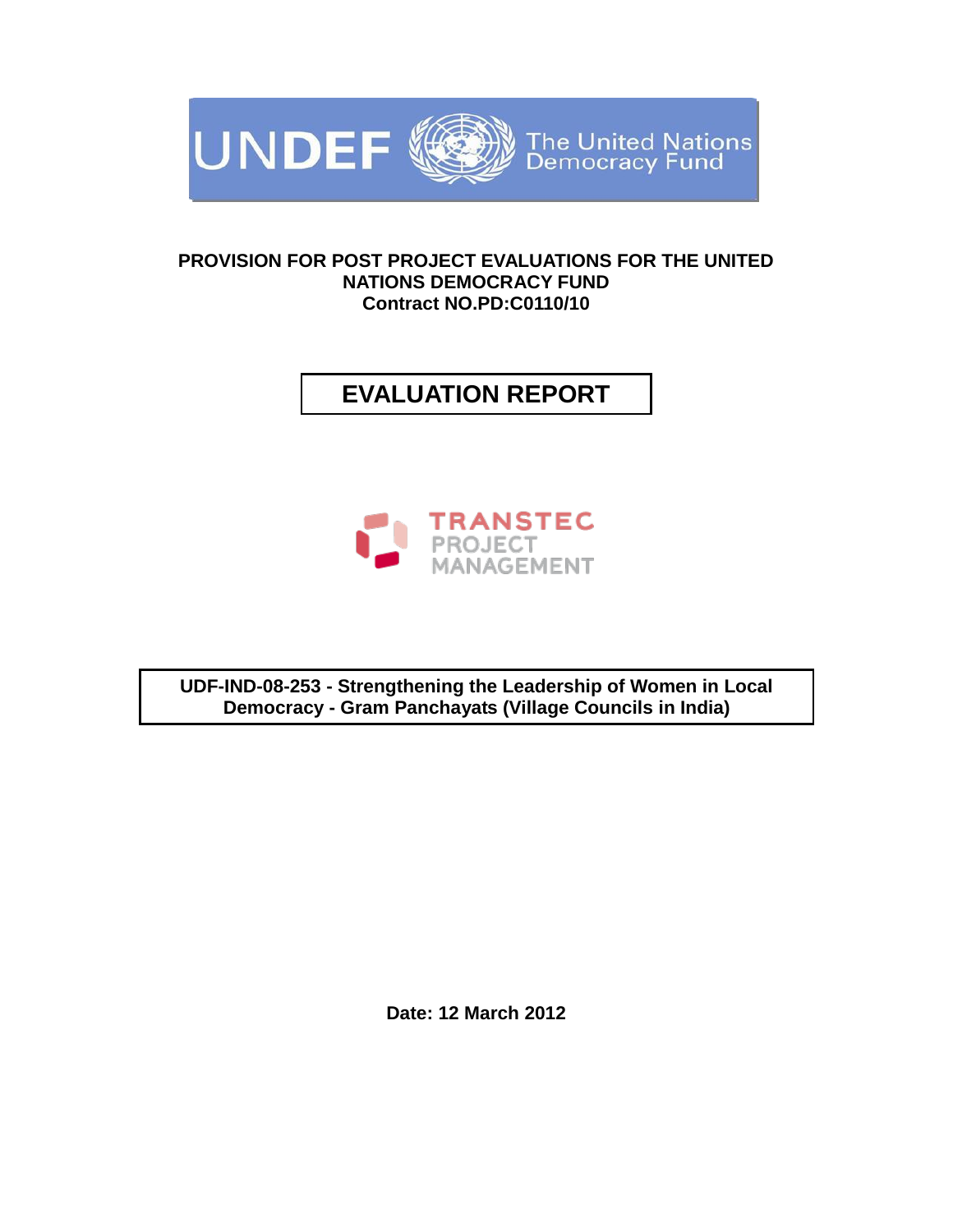### **Acknowledgements**

The evaluators would like to thank The Hunger Project (THP), its implementing partners and the Elected Women Representatives, who took the time to share their experiences and information with the evaluation team. In particular, the team would like to thank THP's Programme Officers Mr Shrimali (State Office) and Ms Yadav (National Office) for their assistance, information and logistical support. All errors and omissions remain the responsibility of the authors.

#### **Disclaimer**

The views expressed in this report are those of the evaluators. They do not represent those of UNDEF or of any of the institutions referred to in the report.

### **Authors**

This report was written by Dieter Wagner and Dr. Mohanlal Panda. Mr. Landis MacKellar provided editorial and methodological advice and quality assurance with the support of Ms. Aurélie Ferreira, Evaluation Manager at Transtec. Mr. Eric Tourres was Project Director at Transtec.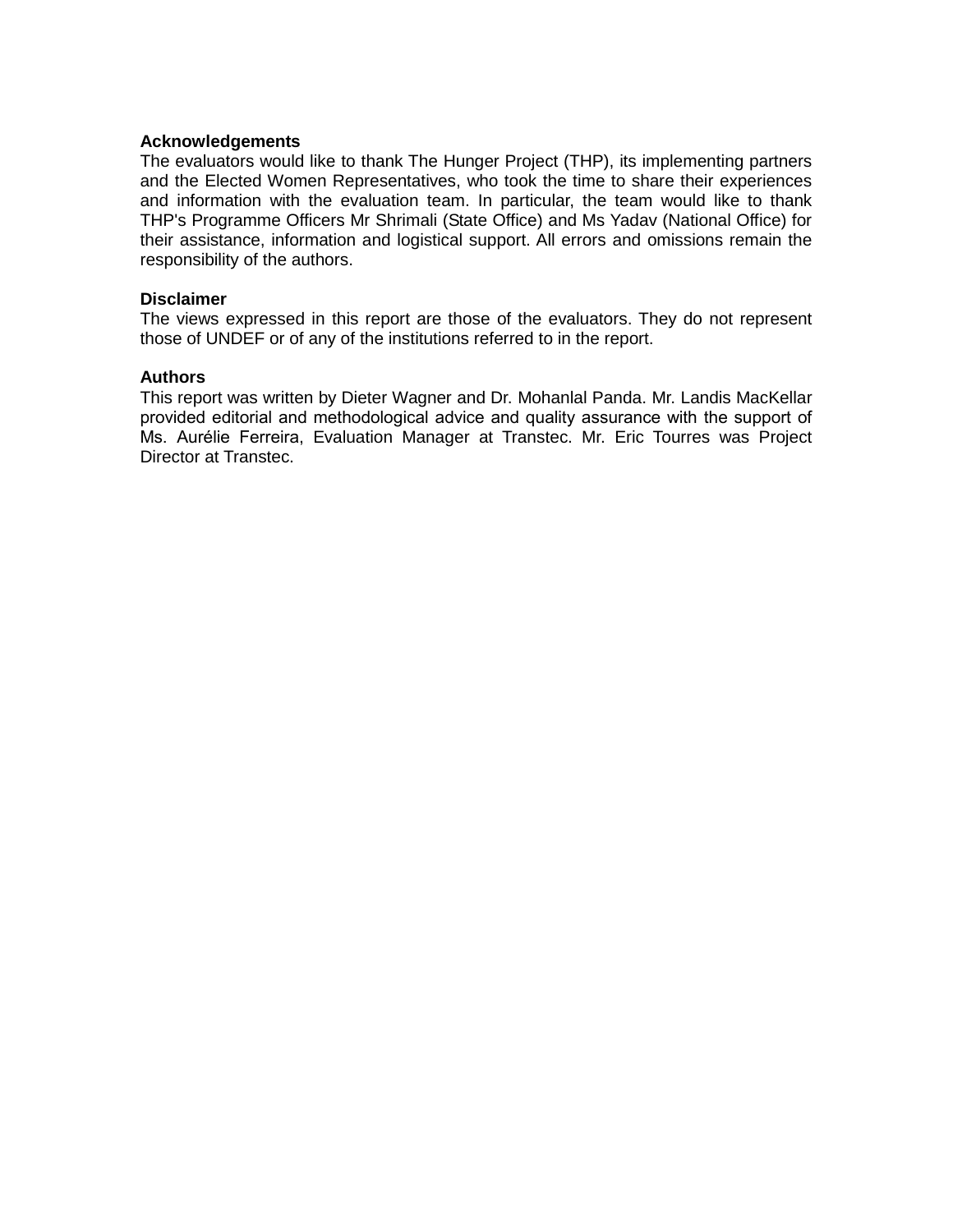## **Table of Contents**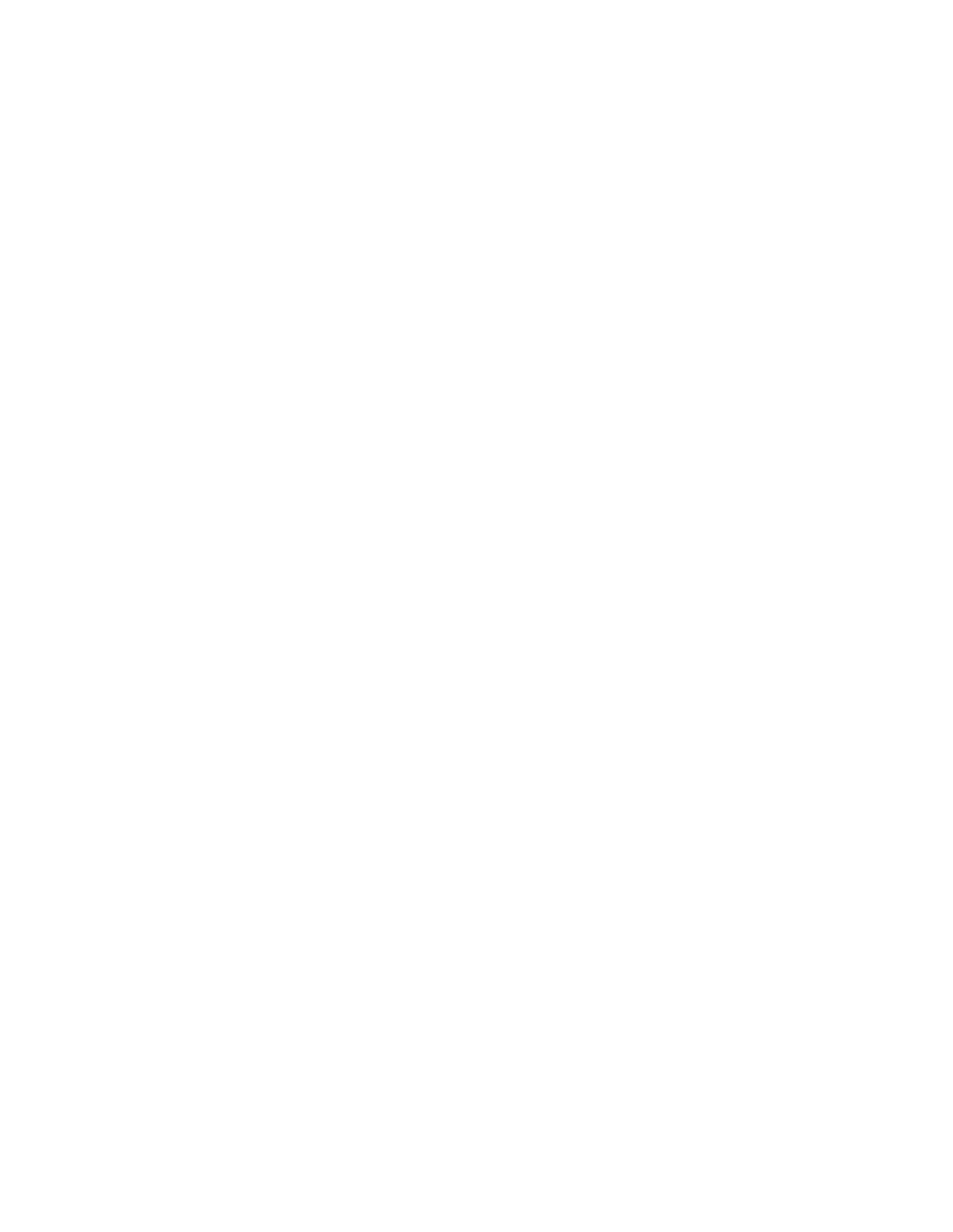## **I. EXECUTIVE SUMMARY**

## *(i) Background*

The project ran from 1 October 2009 to 30 September 2011 (24 months), with a total grant of USD 350,000 (out of which UNDEF retained USD 25,000 for monitoring and evaluation). The project was designed by the NGO The Hunger Project (THP) India. It was implemented

in partnership with eleven Civil Society Organisations: Astha, Prayas, Society for All Round Development (SARD), Jan Chetna, Jatan, Cecoedecon, Mahila Mandal Barmer Agor, Society for Upliftment of Rural Economy (SURE), Urmul Setu, Unnati, JSVS Pedomada. In addition, THP involved another 30 CSOs as alliance partners during the project's initial phase with the aim to strengthen the leadership of women elected into Gram Panchayats (Village Councils) in 14 blocks of 8 districts (Alwer, Baran, Barmer, Bikaner, Jaipur, Rajsamand, Sirohi and Tonk) of Rajasthan, India. Project activities were undertaken pre- and post-elections. As defined in the Project Document UDF-RAP-08-253 in August 2009, the project objectives were to:

- Increase women's participation in local electoral processes;
- Strengthen elected women's leadership for increased and effective participation in Panchayats;
- **Build civil society alliances;**
- Advocate for better policies enabling women's participation in democracy;
- Engage with media for positive media coverage of elected women's work.

## *(ii) Assessment of the project*

Project design and objectives were *relevant*. In line with the national development agenda and the constitutional mandate, the project made a deliberate effort to reach out to socially marginalised communities. Findings of the project holder's baseline survey provided evidence of the support women interested to play a role in local governance in Rajasthan needed, both to champion the election phase and to fulfill their roles and responsibilities as elected women representatives (EWRs). A pre-election campaign focused on the dissemination of simplified, complete and accurate information, thus providing clarification needed, in particular vis-a-vis myths that were spread to discourage prospective candidates. Campaign materials were well researched and created with great care, taking into account local needs and conditions. Following the elections, residential leadership workshops instilled confidence, self-respect, dignity and solidarity among EWRs, followed by needsbased workshops helping to address practical problems EWRs face in the course of their daily work.

The methods applied by the THP partnership to determine target area and recipients of its support were *effective*, as the documented outreach of the pre-election campaign and the number of EWRs trained post-elections appear to have exceeded the original plan. Method and form of the training were praised by workshop participants, for both social and technical reasons. Trainees visibly enjoyed gathering for several days in residential workshops, away from their home. They described with enthusiasm how the training generated environments that were free of discriminatory patterns and full of opportunities for learning, sharing and exchange.

<sup>1</sup> **|** P a g e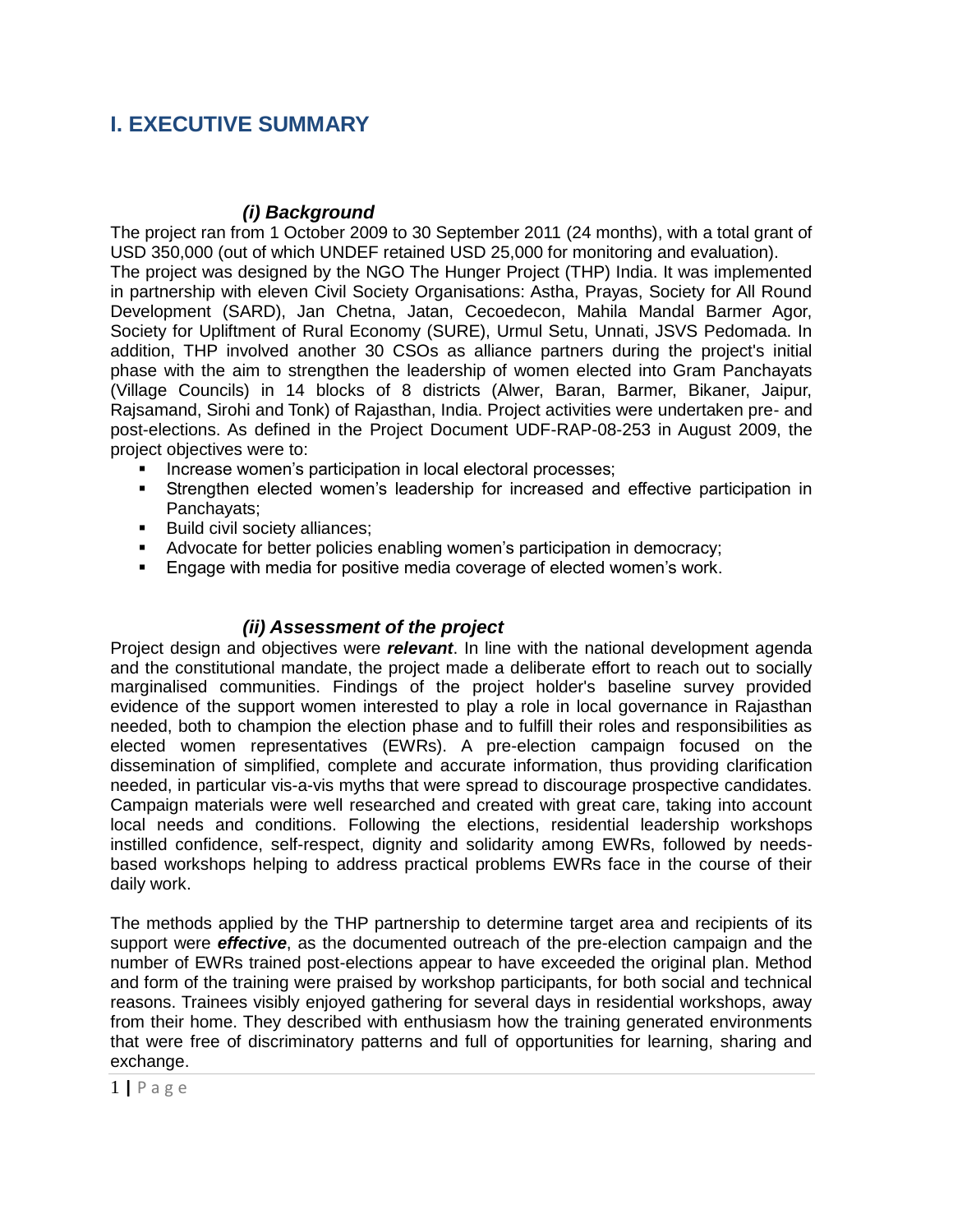Inputs for project management, partnership coordination and M&E absorbed 7% of project expenditure, which appears highly *efficient,* given the project's outputs, a low average unit cost per trainee and THP's sizeable partnership, which involved the management of 40 CSOs pre-election and of 11 CSOs as implementing partners throughout the duration of the project. Joint partnership review meetings were held every quarter to take stock of programme implementation, enable shared learning and resource availability.

The meetings made use of results-oriented monitoring reports generated by THP's database, and considered presentations by and exchange among partners as a basis for the planning of the quarters ahead.

The collection of baseline data, which the THP partnership performed among EWRs prior to their participation in the project's capacity building interventions, progressed very slow as implementing partners were unfamiliar with the methodology of the baseline survey. A second survey to determine the project's outcome has not been carried out yet. Evaluators therefore determined *impact* on the basis of updated case studies, which relate to key issues identified in the baseline survey. These success studies have shown that the involvement of women in panchayat work had positive effects.

Arrangements have been made to further develop block-level 'federations', which have been initiated to ensure continued learning and sharing of knowledge among EWRs. Although not a UNDEF-funded project activity, the idea to create federations was envisaged in the Project Document, as it carries potential to ensure *sustainability*. EWRs repeatedly mentioned to evaluators their expectations from the federations, saying that their work could benefit from exchange and cooperation among EWRs, in order to identify solutions to similar issues occurring across their Panchayats.

According to THP, grant support by UNDEF provided a boost to the legitimacy and credibility of the project. *UNDEF added-value* was also reflected by the fact that the THP partnership obtained the State Election Commission's permission to continue its pre-election campaign up to the elections, while political election campaigns had to stop 24 hours prior to the election date.

## *(iii) Conclusions*

 In conditions where the socio-cultural reality of traditional and repressive societal structures prevailed over constitutional provisions meant to support women's participation in grass-roots democracy, the present project was *vital to create an enabling environment for women* in their Panchayats.

 The project's territorial targeting and its partnership with 11 CSOs secured *outreach and acceptance, thus significantly enhancing the project's relevance and impact.* Based on our findings related to effectiveness and impact, *the project achieved its objective to generate an enabling environment for increased women's participation in local electoral processes and local decision making.* A meticulously planned election campaign and a carefully designed training programme played an important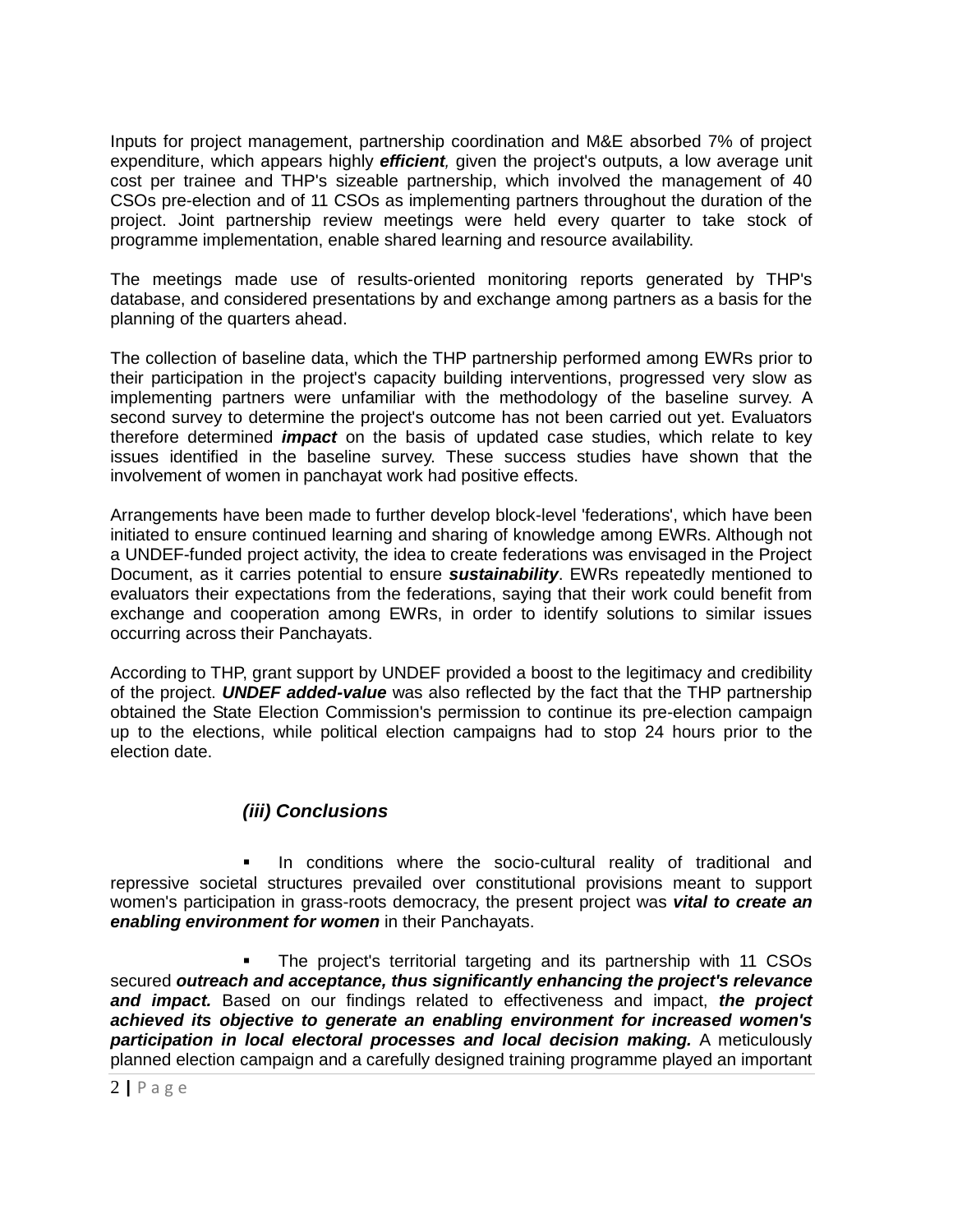role in making women understand and apply their proper right to address gender inequality and to improve their community's living conditions through an EWR mandate.

 *The project has brought about change, as it added the genderperspective to previously male-dominated norms and values in local governance.*  Women, in particular from the marginalized SCs and STs, gained the confidence to stand as a candidate for election and to challenge existing patriarchal / socio-cultural practices, such as the practice to nominate women standing in as proxy candidates for men to access reserved village council seats.

 Once elected, *EWRs use their representative authority to organise collective actions, e.g. against corruptive practices and gender-based discrimination/violence*. There is evidence of growing and effective involvement in the decision-making processes of the village council particularly with respect to incomegenerating initiatives and budget expenditure Some EWRs managed to renegotiate the division of labour within the household.

 Overall, based on our findings related to impact and sustainability, *the empowerment of those EWRs that benefitted from the project's training programme has initiated distinct democratic development at grass-root level, which evaluators consider irreversible*.

## *(iv) Recommendations*

 Evaluators recommend to *concentrate on progress tracking to maintain strategic focus*. It will be important to assess remaining (and new) needs among EWRs before embarking on new training activity supporting the activation of the recently established block-level federations.

 *A deepened relationship with the media* is also recommended to secure it as a continued partner for women's empowerment. More frequent reporting about individual stories of leadership will help to sustain the debate of persistent issues and thus foster the democratization process and social change.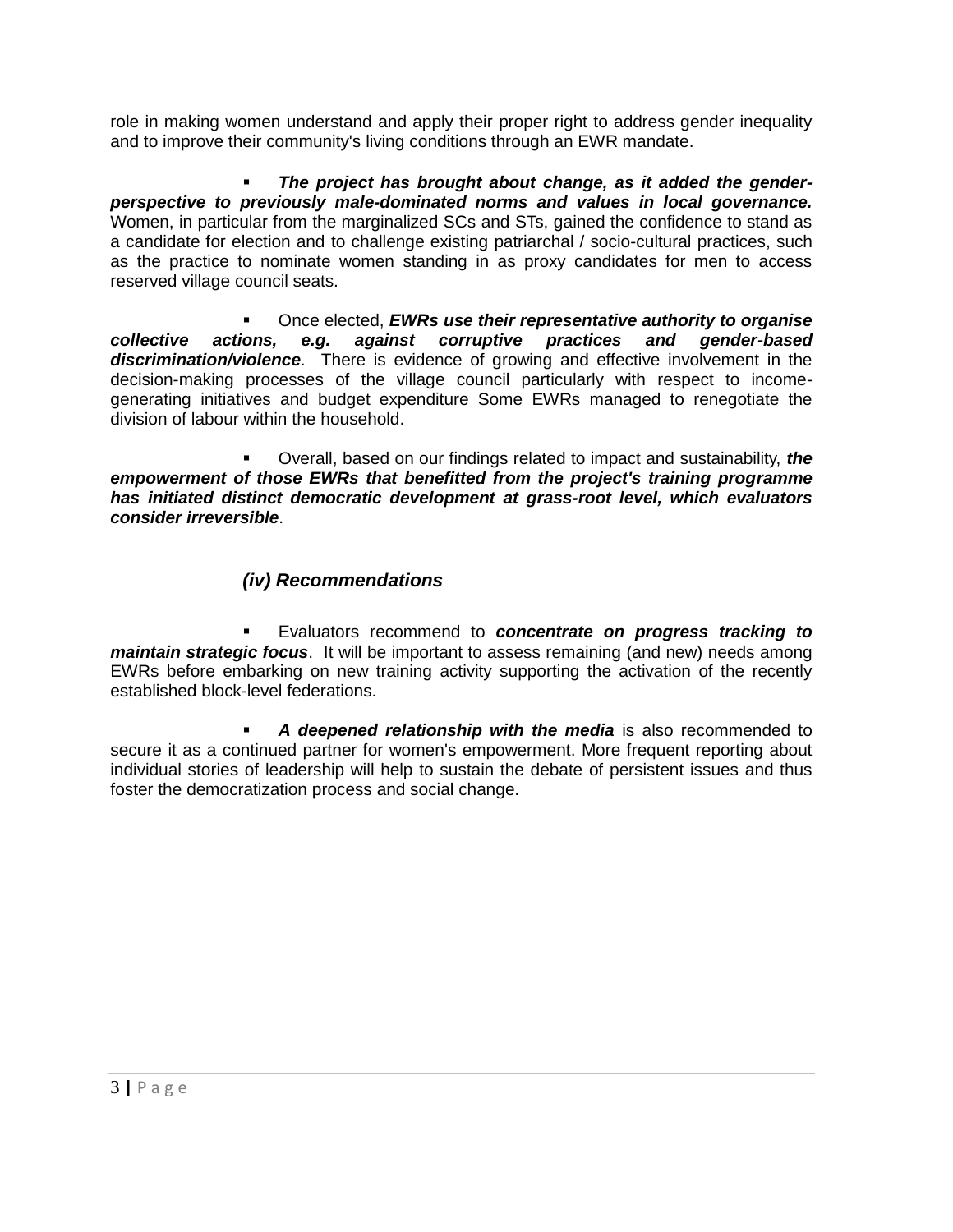## **II. INTRODUCTION AND DEVELOPMENT CONTEXT**

## *(i) The project and evaluation objectives*

This report contains the evaluation of the project entitled "Strengthening the Leadership of Women in Local Democracy - Gram Panchayats (Village Councils)". The project ran from 1 October 2009 to 30 September 2011, with a total grant of USD 350,000 (out of which UNDEF retained USD 25,000 for monitoring and evaluation).

The project was designed by the NGO The Hunger Project (THP) India. It was implemented in partnership with eleven Civil Society Organisations (CSOs): Astha, Prayas, Society for All Round Development (SARD), Jan Chetna, Jatan, Cecoedecon, Mahila Mandal Barmer Agor, Society for Upliftment of Rural Economy (SURE), Urmul Setu, Unnati, JSVS Pedomada. In addition, THP involved another 30 CSOs as alliance partners during the project's initial phase with the aim to strengthen the leadership of women elected into Gram Panchayats (Village Councils) in 14 blocks of 8 districts (Alwer, Baran, Barmer, Bikaner, Jaipur, Rajsamand, Sirohi and Tonk) of Rajasthan, India. Project activities were undertaken pre- and post-elections. As defined in the Project Document UDF-RAP-08-253 in August 2009, the project objectives were to:

- Increase women's participation in local electoral processes;
- Strengthen elected women's leadership for increased and effective participation in Panchayats;
- Build civil society alliances;
- Advocate for better policies enabling women's participation in democracy;
- **Engage with media for positive media coverage of elected women's work.**

## *(ii) Evaluation methodology*

The evaluation took place from November 2011 – January 2012 with the field work in Rajasthan/India conducted from 11 to 16 December 2011. The evaluators reviewed available project documentation and on Elected Women Representatives (EWRs) at Gram Panchayat level in India (Annex 2). Initial and final interviews were held with the Senior Programme Officer of the National Office, the Programme Officer of the State Office and other THP key personnel. In accordance with the suggestions made by the UNDEF desk officer's projectspecific note, field work then focused on meetings and exchanges with EWRs, to confirm the project beneficiaries' experiences and to obtain updates of their most recent achievements. Interviews and group meetings were carried out in Panchayats throughout Rajasthan, which involved representatives/trainers of five of THP's partner CSOs and forty-four EWR trainees, of which thirty-one were originally covered by case studies<sup>1</sup> (Annex 3).

The Mid-Term Report and the Final Narrative Report indicated that all project activities were carried out according to plan, mostly arriving at the results planned. The UNDEF desk officer similarly perceived that outputs were produced within the planned timeframe, with outcomes largely met. Apart from confirming these positive results during the field work in India,

<sup>1</sup> Annex 1 of the Final Narrative Report, October 2011.

<sup>4</sup> **|** P a g e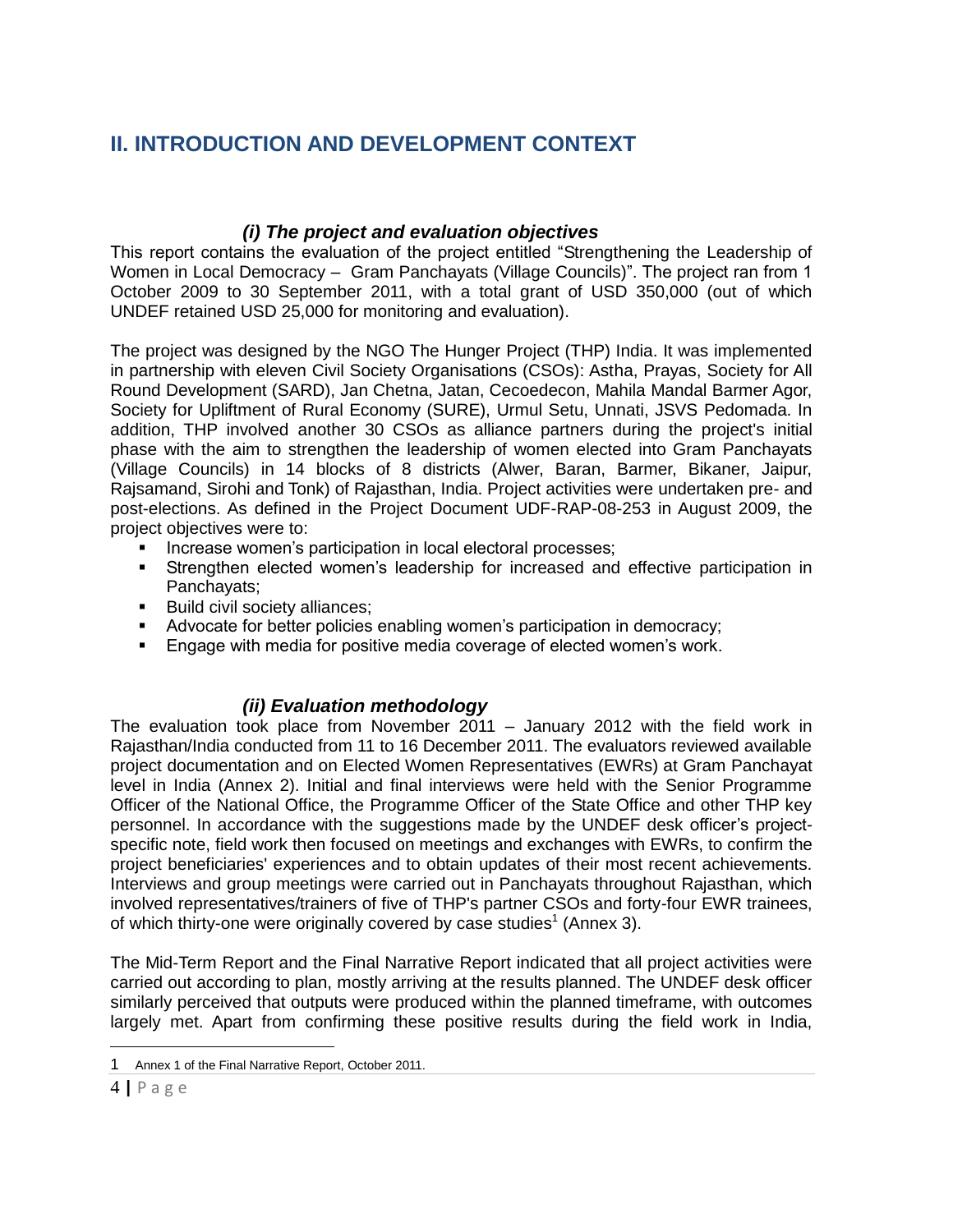evaluators suggested to follow up on several issues they had identified during their preparatory work. These included:

- Growing levels of resistance originating from male representatives, government officials and the EWR's own families: did these weaken the EWR's acceptance and leadership, i.e. affect the project's **relevance**?
- The ways Panchayats were chosen for the 'Strengthening Women's Empowerment through the Electoral Process' (SWEEP) campaign; the selection criteria for participants in the Training of Trainers (ToT), the Women Leadership Workshops (WLW), the media workshops and the training method and materials, to determine **effectiveness**.
- The management of the project's sizeable partnership. How did partnership arrangements actually promote **efficiency**?
- The extent to which 'success stories' exist, that already can tell about visible changes achieved through the work of individual EWRs in their Gram Panchayats, in order to determine the project's potential **impact**.
- The existence of arrangements supporting continued learning and sharing of knowledge to ensure **sustainability**.
- The comparative advantage generated by UNDEF's relationship with the THP partnership, as well as the positioning of the partnership in Rajasthan's society, to determine **UNDEF-added value**.

## *(iii) Development context*

The Indian constitution includes provisions for political, social and economic freedom. However, bodies ensuring local governance in rural areas were initially not included in India's constitution. Its article 40 then stated that the States of India shall take the necessary steps to organize village Panchayats and endow them with such powers and authority as may be necessary to enable them to function as units of self government.

For Mahatma Gandhi the village represented the fundamental unit of India's governance structure: "Independence must begin at the bottom".

Prevailing conditions such as social inequality and discrimination against marginalized groups and women prevented effective realization and remained an area of concern for a long time, until in 1992 the parliament passed the  $73<sup>rd</sup>$  constitutional amendment, establishing rural local self government in India, also known as 'Panchayati Raj'. The amendment of the Indian constitution came into effect in 1993 and mandated the establishment of democratically elected Panchayats at village, district and intermediate levels throughout India, including provisions for (a) their regular elections, powers, resources; and (b) for the representation of the socially and politically marginalized sections of scheduled castes (SC), scheduled tribes (ST) and women.

A constitutionally guaranteed minimum female representation of one third of Panchayat seats ended the practice of nomination or co-option<sup>2</sup> of women primarily originating from influential families belonging to the ruling political party. The reservation refers to the overall number of seats as well as to the provisions made for SC/ST, thus ensuring seat reservation across castes and class. In addition, women can also present themselves as candidates for

<sup>2</sup> In the 1960's and 1970's most state government considered the provision of co-option of two women as individual female candidates almost never succeeded in direct elections.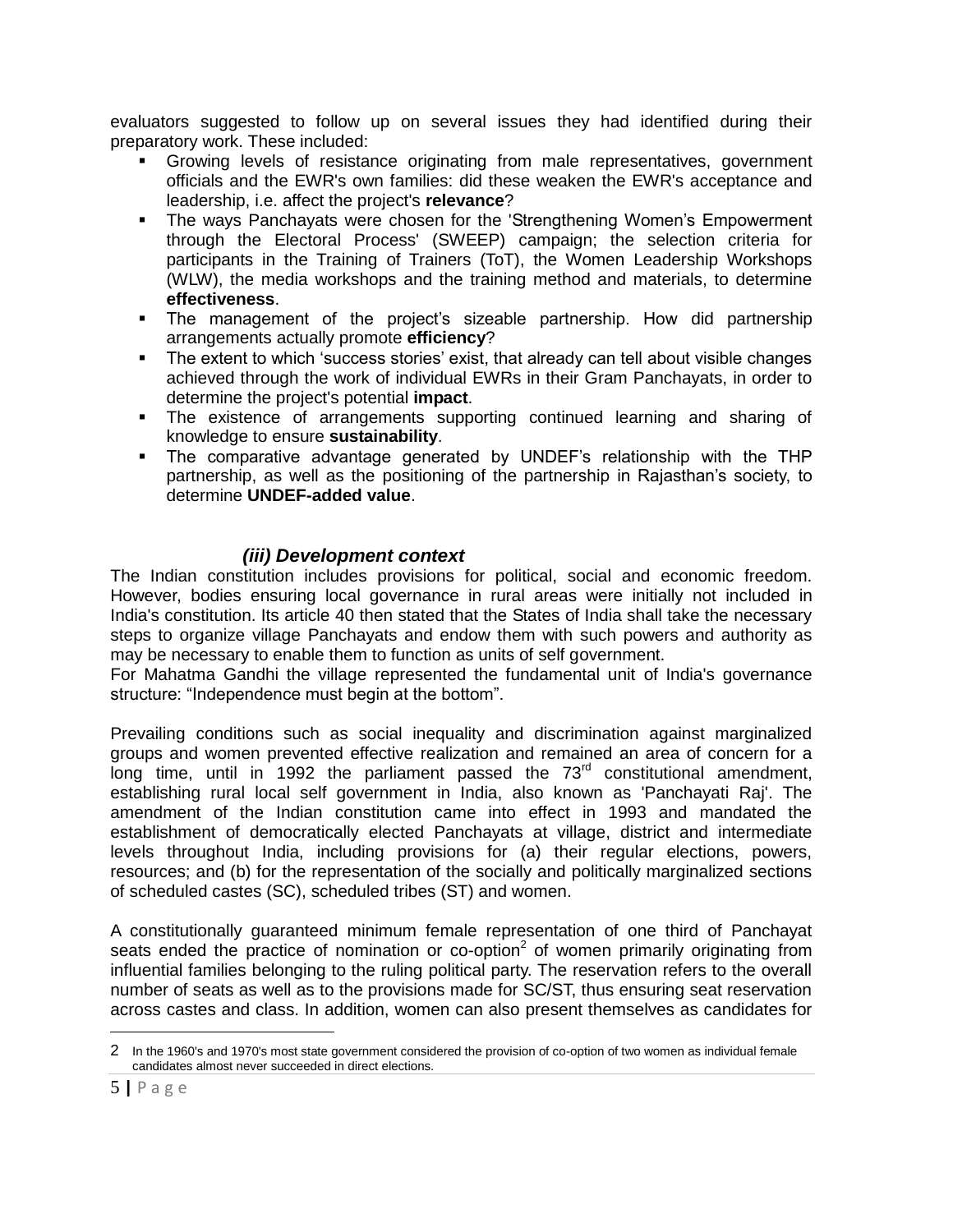non-reserved seats.

The geographical distribution of reserved seats changes after each electoral cycle. In a village, in which a seat was reserved for SC, a reservation for women may apply during the next election. Or, in a village in which a reservation for women existed, no reservation at all may apply in the following election. This is to ensure that every weak section in every village gets a chance to participate in local decision making at some point within a given period. In villages with only one or two Panchayat seats the reservation must not forever exclude sections of the society from the decision making process, for which no reservation exists.

India has endorsed a number of international conventions<sup>3</sup> and policies as enabling measures to implement women's empowerment, such as the Mexico Plan of Action (1975), the Nairobi Forward Looking Strategies (1985), the Beijing Platform for Action (1995). Most importantly, article 7 of the Convention on the Elimination of All Forms of Discrimination against Women (CEDAW) which India ratified in 1993, calls on the signatory states to undertake affirmative action strengthening the role of women in local democracy, in order to ensure their inclusion and equal access to decision making.

India's National Policy for the Empowerment of Women  $(2001)^4$  aims to ensure the advancement and empowerment of women in the economic, political, social and cultural spheres. The 11<sup>th</sup> Five Year Plan of the Government of India (2007-2012) takes this focus further, emphasizing the need for an 'enabling political environment' and states that 'women Panchayats members are empowered to take their own decisions' through 'political-skill building of women members of Panchayats'.

In preparation for the 2010 election the Indian State of Rajasthan increased the female seat reservation to 50%. The possibility for women to enter local governance at grass-root level across social hierarchies provided them with first-time opportunity to preside over those who perpetuated discrimination against them. With possibly half of Panchayat president posts in their hands, female power was about to become decisive in local politics.

However, the male establishment and upper castes were reluctant to share power and refused to rethink their approach for the future. Despite constitutional amendment women therefore ran the risk of prevention from holding public office, given the many different challenges<sup>5</sup> the reality of their daily lives may impose on them.

4 To follow up on progress made on international conventions : http://www.un.org/womenwatch/daw/Review/responses/INDIA-English.pdf

.

<sup>3</sup> More information about these can be found at [http://www.un](http://www.un-ngls.org/spip.php?page=article_s&id_article=1725)[ngls.org/spip.php?page=article\\_s&id\\_article=1725](http://www.un-ngls.org/spip.php?page=article_s&id_article=1725) and http://www.un.org/womenwatch/confer/nfls/

<sup>5</sup> As described in detail in Part Four of the India progress report referred to in footnote 6 above.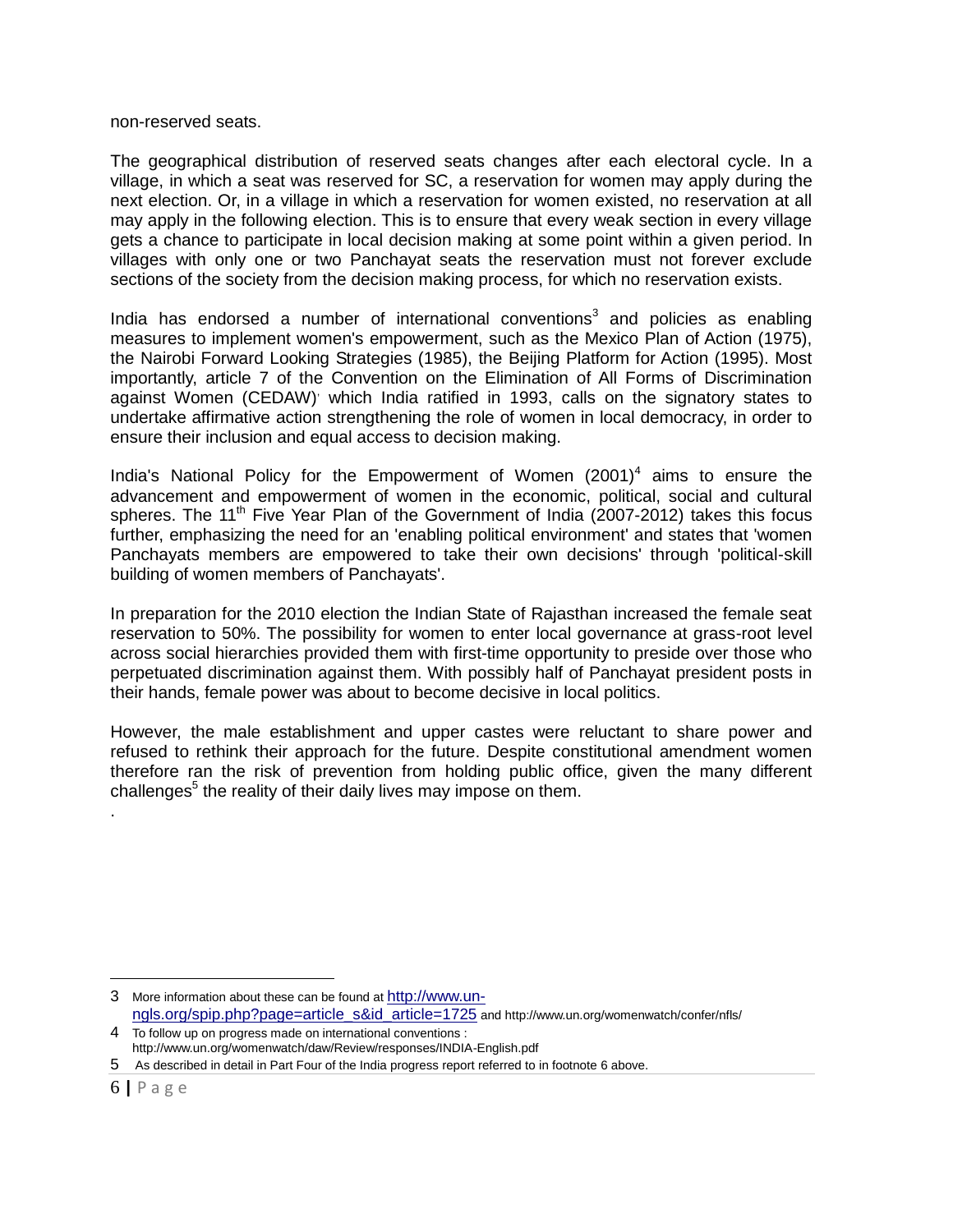## **III. PROJECT STRATEGY**

## *(i) Project strategy and approach*

Three key objectives constituted the strategic approach of the project as defined in the Project Document RAP-IND-08-253 in August 2009:

- (a) Strengthening Women's Empowerment through the Electoral Process' (SWEEP), an extensive campaign undertaken prior to the Panchayat election, which aimed to include and increase the participation of women in local elections as informed voters, candidates, election agents and responsible citizens. In this context, ensuring elections free of violence was a particular concern.
- (b) Capacity building to promote women's leadership, once elected into a Panchayat, through 'Women's Leadership Workshops' (WLWs), follow-up workshops (FUWs) and needs-based workshops (NBWs). The workshops aimed to encourage elected women to actively participate in the village council meetings (Gram Sabhas), taking leadership in processes related to budgetary and development plans in their Panchayats.
- (c) Advocacy and alliance building with civil society organizations, media workshops, and policy advocacy addressing State government to advocate for an enabling working environment for elected women representatives.

The above approach was based on THP's overall assessment of previous capacity building efforts for EWRs in India, according to which National and State government institution training have only reached about 20% of EWRs (results of a national study). The low turnout is likely to be explained with the fact that these efforts took the form of standardized training programmes, which usually did not take into account the challenges and limitations to which EWRs are exposed (e.g. high levels of non-literacy and non-mobility, see above development context). According to THP, additional efforts by civil society organizations, NGOs as well as bilateral, multilateral and international donors have generated little improvement, as they were uncoordinated and of small scale.

The project is embedded in THP's strategic programme, which aims to guide and accompany EWRs throughout their tenure. Support granted by UNDEF relates to two years of THP's strategic partnership with the EWRs<sup>6</sup>. The strategic programme is based on the project grantee's past experience of contribution to the training of altogether 80,000 EWRs in WLWs across India since 2001, which was supported by some 800 trainers. Pre-election, thirteen SWEEP campaigns have been conducted so far.

Central to the strategy is the initiation, development and maintenance of a 'Federation', which in the long-term is intended to function as an instrument for liaison and information dissemination among EWRs, with a focus on governance, economic and social justice issues. So far, 175 block level Federations have been initiated in eight States of India, and with SUGRAMA one State-level Federation has been registered in Karnataka.

THP intended to continue implementation of its strategic programme in Rajasthan following

<sup>6</sup> See Annex V for a schematic overview of THP's strategic approach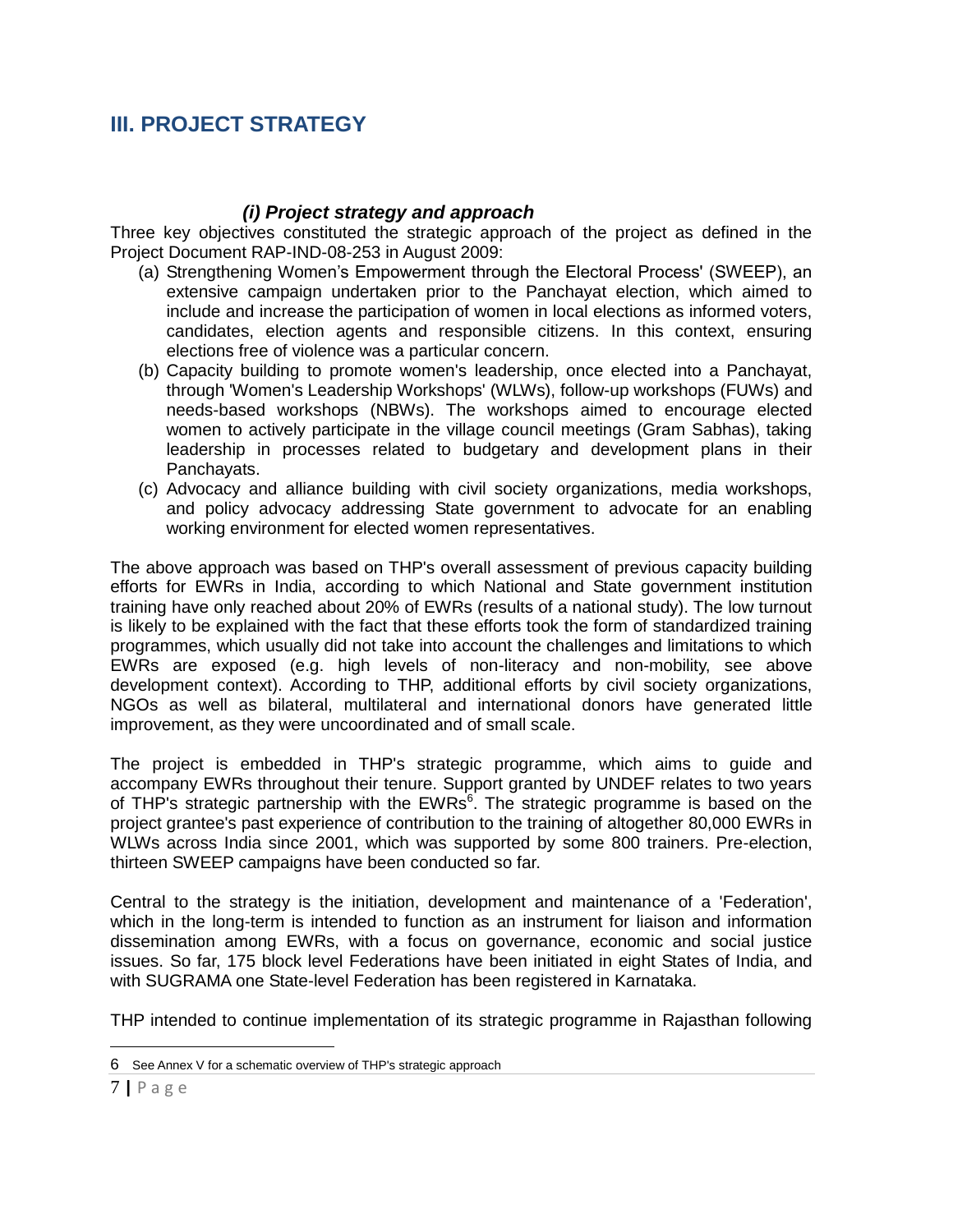the end of the UNDEF-supported period. It is understood that the support of UN Women has now been secured for activities aiming at the development and activation of the 'Federation'.

Given the geographical outreach of the project, THP chose to implement the project through a partnership, which was formalized through Memoranda of Understanding (MoUs) signed with each partnering CSO. The MoUs included reporting duties and obliged partners to provide audited financial statements. Conditions were strict, allowing for random financial checks by the project holder and giving the THP the right to terminate the contract within one month in the case of technical non-compliance by a partner.

During the early stages of project implementation performance was found not up to THP's standards in two areas and therefore the State Office team chose not to continue the cooperation with two CSOs after completion of the SWEEP campaign. New CSOs were taken on board.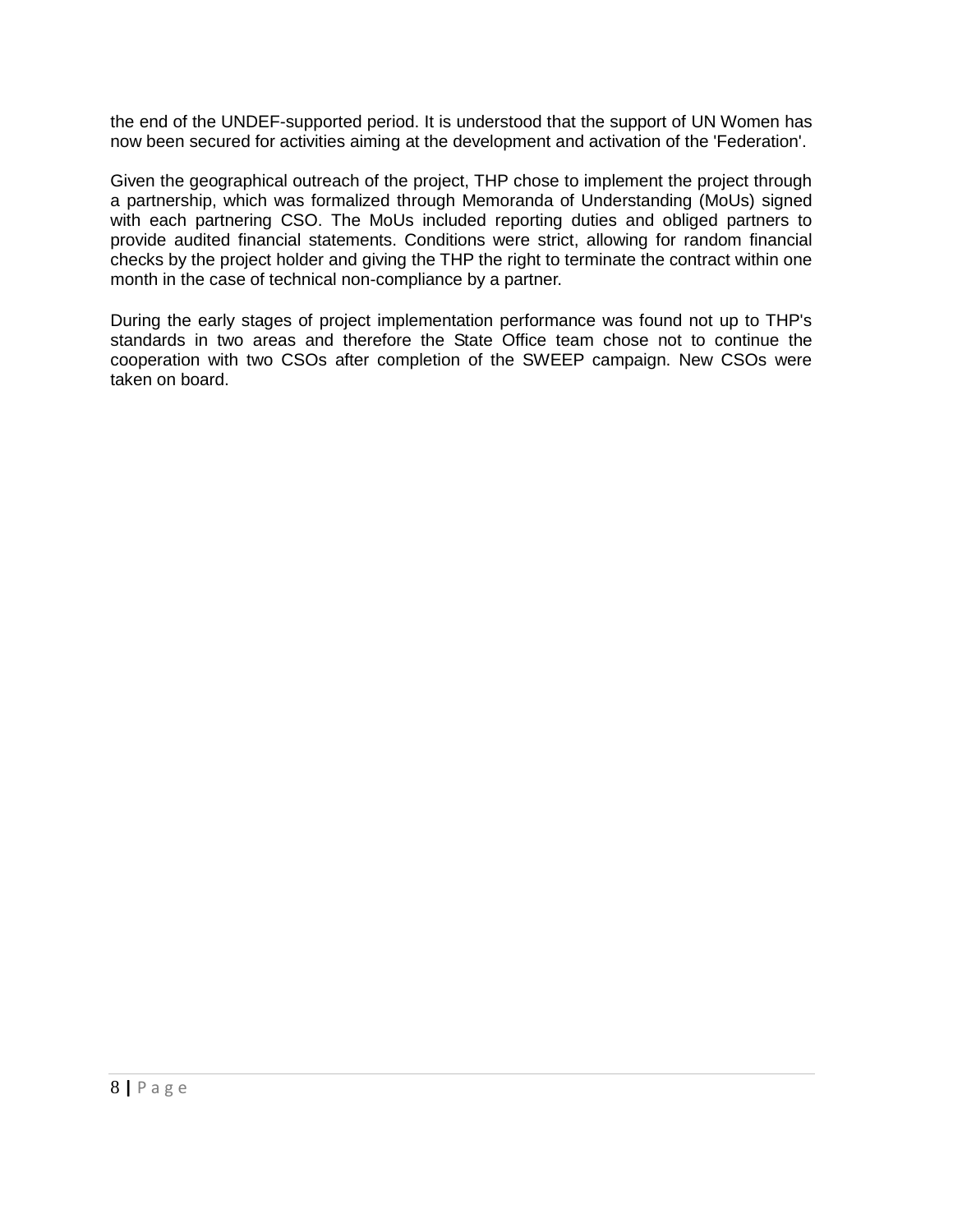## *(ii) Logical framework*

The Project Document translates THP's programmatic approach into a structured and very detailed plan of project activities and intended outcomes, which is geared towards the achievement of the project's three key objectives. The framework below aims to capture the project logic systematically, also attempting to eliminate confusion between intended outcomes and outcome indicators evaluators at times observed in the Project Document's result framework.

| Tesult Hallework.                                                                                                                                       |                                                                                                                                                                 |                                                                                                                                                                         |                                                                                                                                                  |
|---------------------------------------------------------------------------------------------------------------------------------------------------------|-----------------------------------------------------------------------------------------------------------------------------------------------------------------|-------------------------------------------------------------------------------------------------------------------------------------------------------------------------|--------------------------------------------------------------------------------------------------------------------------------------------------|
| <b>Project Activities &amp;</b><br><b>Interventions</b>                                                                                                 | <b>Intended outcomes</b>                                                                                                                                        | <b>Medium Term Impacts</b>                                                                                                                                              | <b>Long Term</b><br><b>Development</b><br><b>Objectives</b>                                                                                      |
| (a.1) Planning workshop<br>for SWEEP to build a Civil<br>Society Alliance launching<br>a pre-election campaign<br>with a focus on women's<br>leadership | CSOs across the state of<br>Rajasthan promote<br>women's participation,<br>especially marginalized<br>women, in the pre-election<br>campaign.                   | The Civil Society alliance<br>developed a common strategy,<br>succeeded involving the wider<br>community and other<br>stakeholders & increased<br>women's participation | Women's<br>empowerment is<br>strengthened through<br>the electoral process<br>Elections are carried<br>out without violence<br>exercised against |
| (a.2) Training of Trainers<br>workshop for SWEEP<br>campaign                                                                                            | CSOs play a key role in<br>mobilizing and raising<br>awareness Conceptual<br>clarity among CSOs                                                                 |                                                                                                                                                                         | women                                                                                                                                            |
| (a.3) SWEEP campaign<br>development workshop<br>with 7 CSOs and local<br>creative artists/<br>professionals                                             | Uniform, focused<br>campaign messages &<br>material are developed &<br>adopted,                                                                                 | Enhanced understanding of<br>women's participation and<br>leadership.<br>Legitimization of women<br>leaders                                                             |                                                                                                                                                  |
| (a.4) SWEEP campaign in<br>700 Gram Panchayats                                                                                                          |                                                                                                                                                                 |                                                                                                                                                                         |                                                                                                                                                  |
| Women, especially from<br>marginalized communities<br>and the community in<br>general, actively<br>participate in the electoral<br>process              | An enabling environment<br>is created within local<br>communities.<br>Significantly increased<br>participation of women as<br>informed voters and<br>candidates |                                                                                                                                                                         |                                                                                                                                                  |
| (a.5) Two media<br>workshops &<br>advocacy meetings with<br><b>State Election</b>                                                                       | Stimulation of election<br>reporting & coverage with<br>a gender perspective<br>recognizing women's<br>leadership                                               | An enabling environment is<br>created: stakeholders in<br>government & media<br>recognize women's leadership<br>& 'voice'                                               |                                                                                                                                                  |
| Commission, Ministry of<br>Rural Development and<br>Panchayat Raj and local<br>district administration                                                  | Advocacy meetings held<br>with multi-stakeholders                                                                                                               | Gender based violence in<br>elections is recognized,<br>addressed & minimized                                                                                           |                                                                                                                                                  |
| (b.1) ToT workshop for 7<br>implementing partners<br>and                                                                                                | Implementing partners<br>(CSOs), are key actors<br>training newly elected                                                                                       | Trainers understand the<br>concepts & issues related to<br>gender, governance,                                                                                          | Elected women<br>representatives<br>(EWRs) are                                                                                                   |

9 **|** P a g e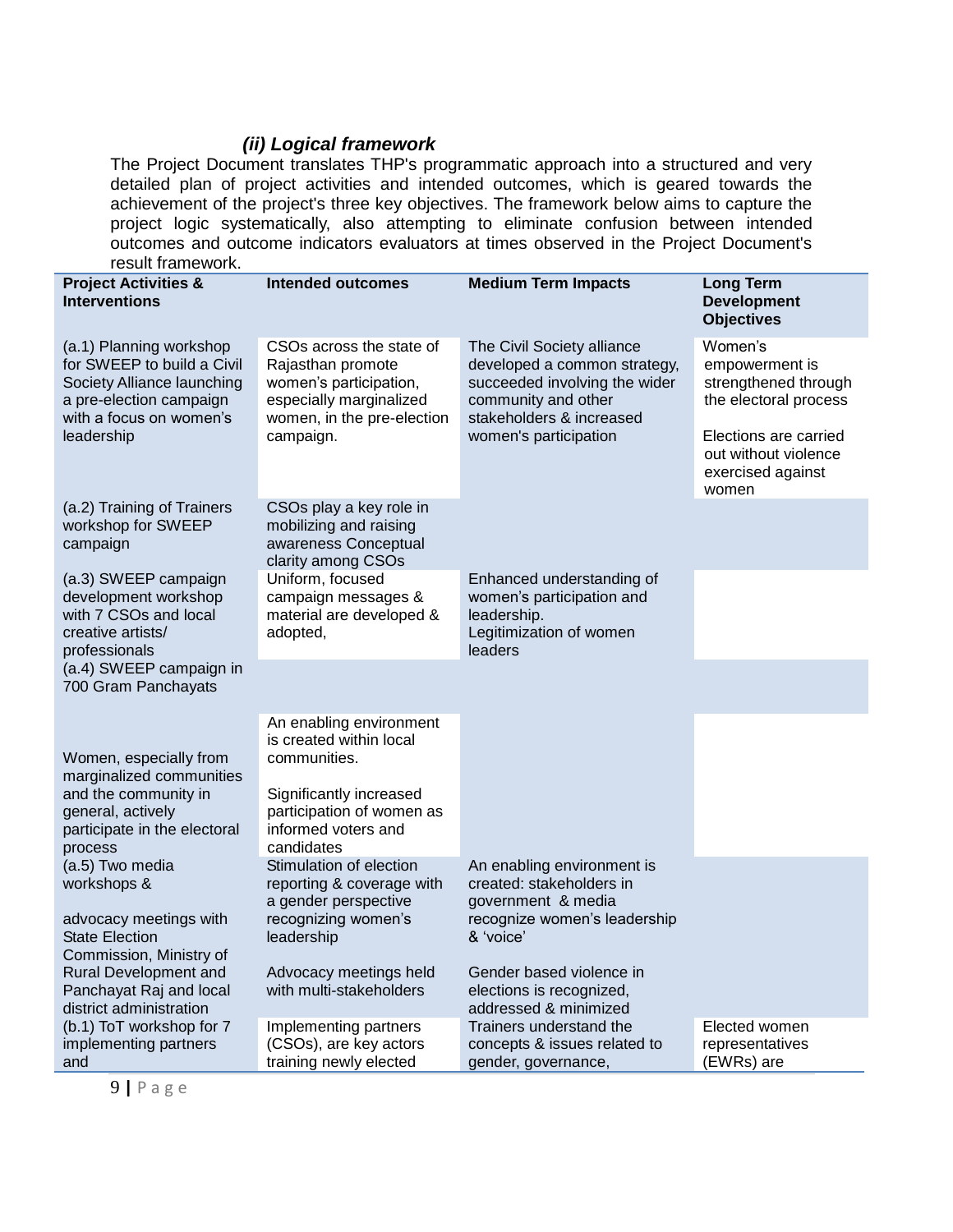| follow-up refresher ToT                                                                                                                       | women representatives to<br>become empowered<br>leaders                                                                                | democracy,<br>apt conduct of WLWs                                                                                            | encouraged to<br>actively participate in<br>the village council                                                             |
|-----------------------------------------------------------------------------------------------------------------------------------------------|----------------------------------------------------------------------------------------------------------------------------------------|------------------------------------------------------------------------------------------------------------------------------|-----------------------------------------------------------------------------------------------------------------------------|
| (b.2) Block-level meetings<br>in 14 blocks, where WLWs<br>are planned                                                                         | Mitigate/address rumors,<br>myths & mindsets<br>associated with women<br>stepping out of their<br>traditional roles/private<br>domains | An enabling environment is<br>created: the community /<br>stakeholders welcome newly<br>elected women's leadership           | meetings (Gram<br>Sabhas)<br>EWRs take informed<br>leadership in<br>processes related to                                    |
| (b.3) Residential WLWs in<br>14 blocks across 8 districts<br>50 case studies about<br>achievements of elected                                 | EWRs are aware of their<br>constitutional rights,<br>status, roles, and<br>responsibilities                                            | EWRs build and strengthen<br>their leadership through<br>significantly enhanced<br>understanding                             | budgetary and<br>development plans in<br>their Panchayats                                                                   |
| women                                                                                                                                         | EWRs engage with<br>processes/ structures of<br>democracy & governance                                                                 | Increased self-confidence<br>enables them to articulate their<br>visions                                                     |                                                                                                                             |
| (b.4) Follow-up workshops<br>for previous WLW<br>trainees                                                                                     | Sharing of technical skills<br>and practical examples                                                                                  | Learning from each other's<br>experience EWRs are enabled<br>to address challenges                                           |                                                                                                                             |
| (b.5) Preparation of<br>trainers for needs-based<br>workshops<br>Needs-based workshops<br>for trainees of previous<br>WLW/follow-up workshops | Enhanced understanding<br>of Panchayat operations<br>(government policies,<br>schemes, rights,<br>entitlements and related<br>issues)  | Knowledge gaps on<br>government schemes (social<br>security, food security, budgets<br>& accounts, livelihoods)<br>addressed |                                                                                                                             |
| (b.6) Mobilization<br>campaigns in 100 Gram<br>Panchayats on importance<br>of citizens attending Gram<br>Sabha                                | Citizens become aware<br>about the function of and<br>specifically the role EWRs<br>play the in Gram Sabha                             | Increased participation and<br>engagement of EWRs in the<br>proceedings of the Gram<br>Sabha                                 |                                                                                                                             |
| (b.7) State level<br>convention for 350 trained<br>EWRs, incl. attendance of<br>media, government,<br>CSO <sub>s.</sub>                       | EWRs articulate their<br>experiences &<br>achievements as effective<br>leaders, challenging the<br>gender stereotype                   | Myths debunked;<br>EWRs' self-confidence &<br>dignity instilled;<br>federations publicly announced                           |                                                                                                                             |
| (c.1) Advocacy meetings<br>with Ministry of Rural<br>Development & Panchayat<br>Raj, local district<br>administration & CSOs                  | Effective advocacy<br>missions to policy makers<br>carried out                                                                         | An enabling environment is<br>created for EWRs to participate<br>and engage with local<br>institutions of democracy          | Alliances built with<br>policy makers and the<br>media for gender<br>sensitive policies with<br>human rights<br>perspective |
| (c.2) Media Workshops for<br>journalists                                                                                                      | Sensitize journalists about<br>role, achievements &<br>challenges faced by<br><b>EWRs</b>                                              | Women's leadership &<br>contribution within the feudal/<br>patriarchal context<br>acknowledged                               |                                                                                                                             |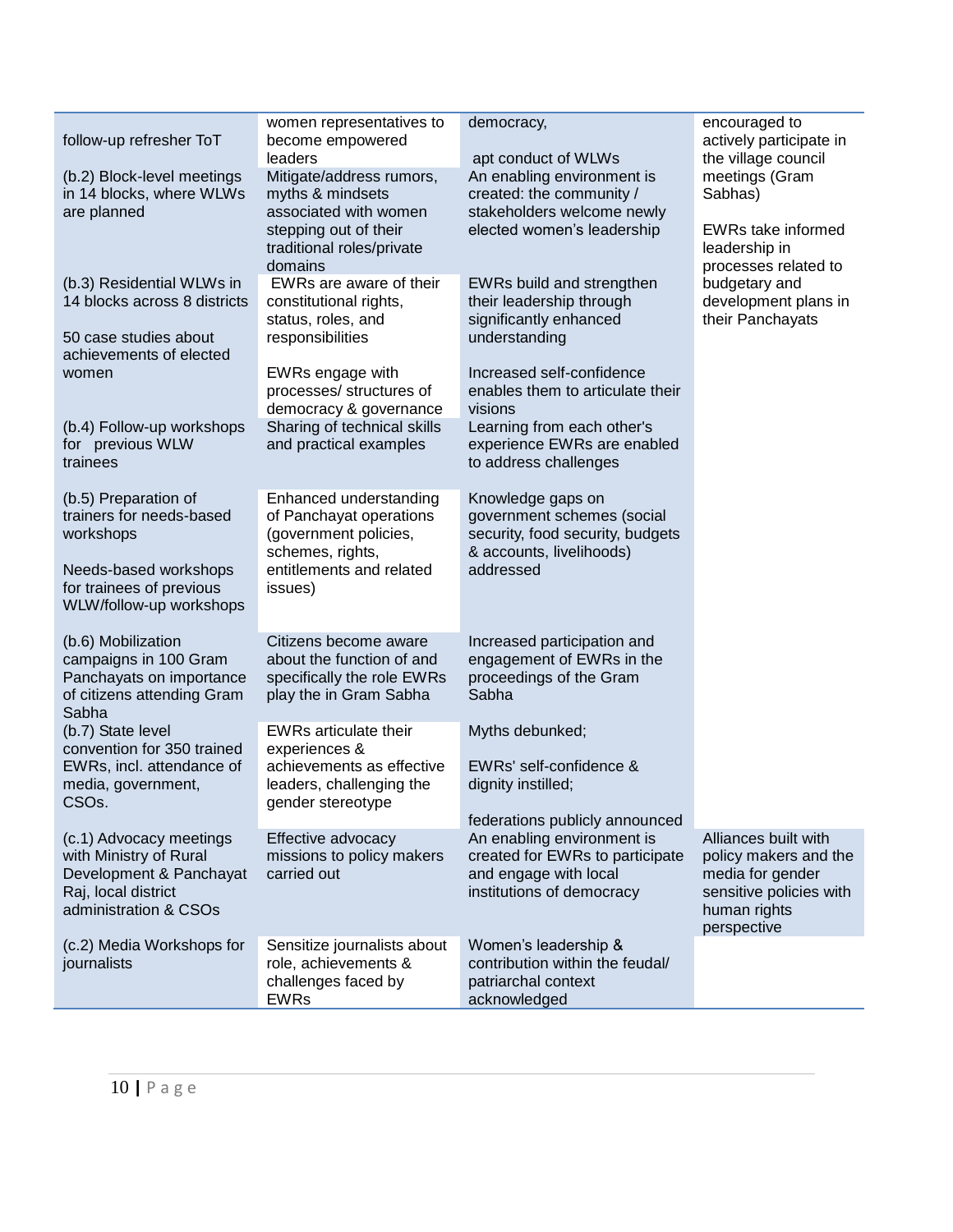## **IV. EVALUATION FINDINGS**

## *(i) Relevance*

The aforementioned socio-cultural, economic and political issues and the fact that political skill-building is a priority in the 2007-2012 government plan confirm the relevance of the project's key objectives and intended activities.

In line with the national development agenda and the constitutional mandate, the project made a deliberate effort to reach out to socially marginalised communities. At the same time, THP successfully managed that the project remained focused on the empowerment of women. It did not get involved in discussions relating to caste issues throughout its implementation.

#### **Baseline Survey among EWR trainees: Updated Key Findings**

31% faced resistance (by their own family, a political party or the local community) when they decided to stand for elections. Only 13% took the decision to stand for

elections themselves, all other decisions were influenced by the local community or their own family.

83% had never attended a village council meeting before they became EWR.

Almost 80% are considered non-literate (i.e. non-literate persons, plus those who only know how to sign with their name). 35% are below the age of 35.

Key data of THP's baseline survey, which considered 1,808 interviews with elected women representatives  $(EWRs)^7$ , provides further evidence of the support women interested to play a role in local governance in Rajasthan needed, both to champion the election phase and to fulfil their roles and responsibilities as EWRs.

### *Pre-Election Support*

Pre-Election Voter Awareness Campaigns (PEVAC) carried out during previous elections did not focus on women and did not provide assistance to village council candidates during the election process to the extent SWEEP did. By undertaking e.g. a large-scale communication campaign, SWEEP focused on the dissemination of simplified, complete and accurate information, thus providing clarification needed. Campaign materials were well researched and created with great care, taking into account local needs and conditions.

Below is an example of one of six different information posters used during the SWEEP campaign to transport key messages: 'Asking you to cast your vote and to vote for me is my right' and



'Coercion is unacceptable to me'. Prior to its use, THP had sought verification of all SWEEP

<sup>7</sup> During their field visit evaluators were presented with an assessment based on updated survey data, as compared to the Final Narrative Report (Annex V).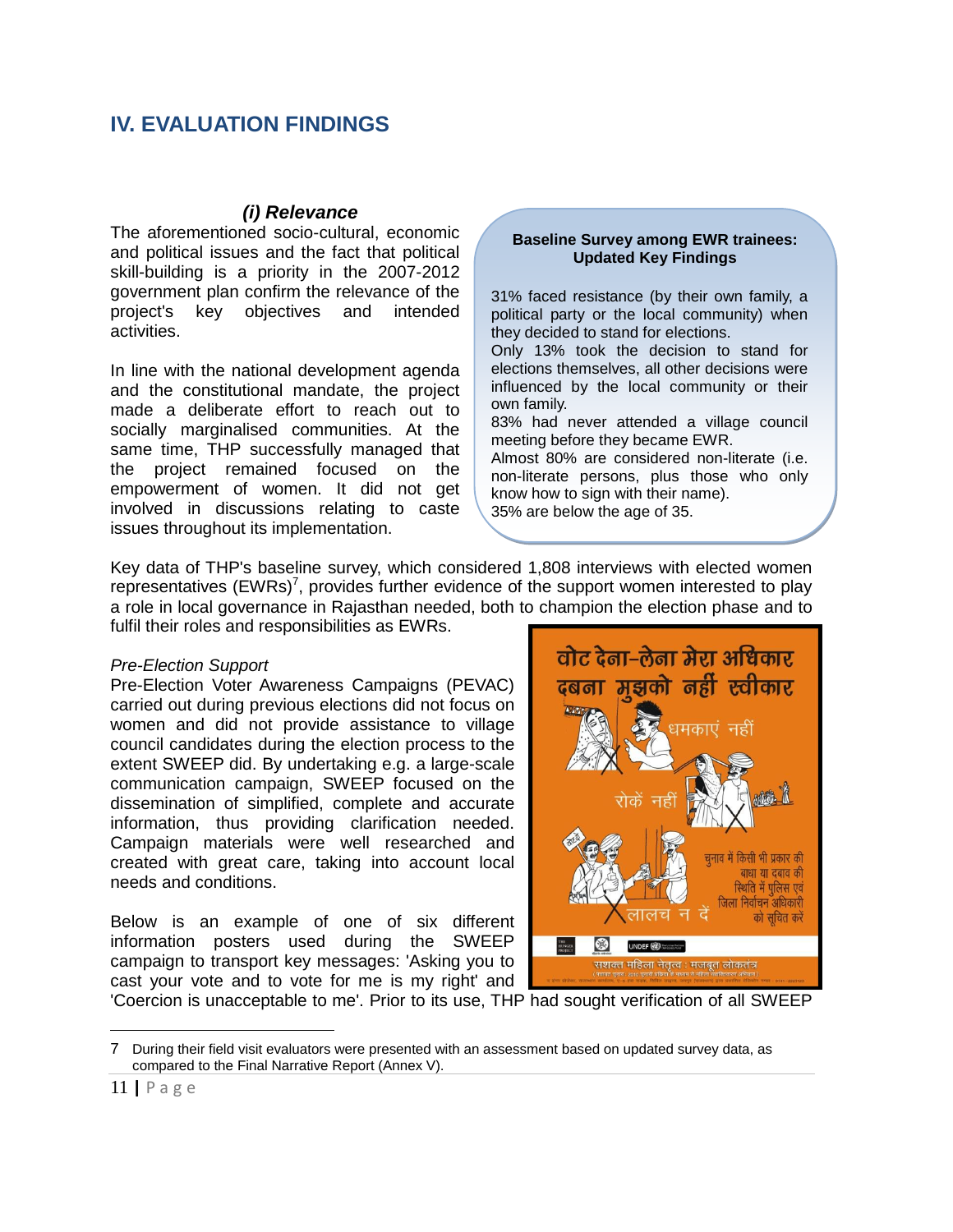campaign materials by the Election Commission of the State of Rajasthan to ensure correct contents. Information material distributed carried a help-line phone number (bottom line of this poster), to report e.g. cases of misinformation or coercion. The THP partnership informed the State Election Commission about such cases. Materials were also distributed to the twenty District Magistrates and the State Election Officers related to the 1,071 Panchayats of the 46 blocks, in which the campaign took place, together with an explanatory letter introducing the SWEEP campaign activities that were going to be undertaken by THP's 40 local partners

Typical myths included: (i) women take passive interest in politics, (ii) their presence in politics is due to their connections with powerful political families or politicians and (iii) they are proxy members who do not or rarely attend panchayat meetings.



**Public rally during the SWEEP campaign and the use of banners carrying slogans advocating the women's right to participate in Panchayat elections: 'Time has changed, now it is the time of women'; 'Long journey, destination far. Yet we will live our vote'; 'I will become a voter and candidate. I will become a nominator and polling agent'.**

Such assumptions were contested through simple but definite slogans that were expressing the women's desire to lead as a matter of right in a neither aggressive, nor offensive way.

THP also secured the support of former female village council members, whose experience and knowledge helped the campaign to enter into the households of prospective candidates and to generate discussion with their family members. Thus they played an important role of as advisor, social communicator and counsellor, thus adding to the credibility of the campaign and the project.

### *Post-Election Support*

THP's baseline survey established that EWRs were keen to address local issues, which they have mainly identified in the context of their traditional household roles. Water/road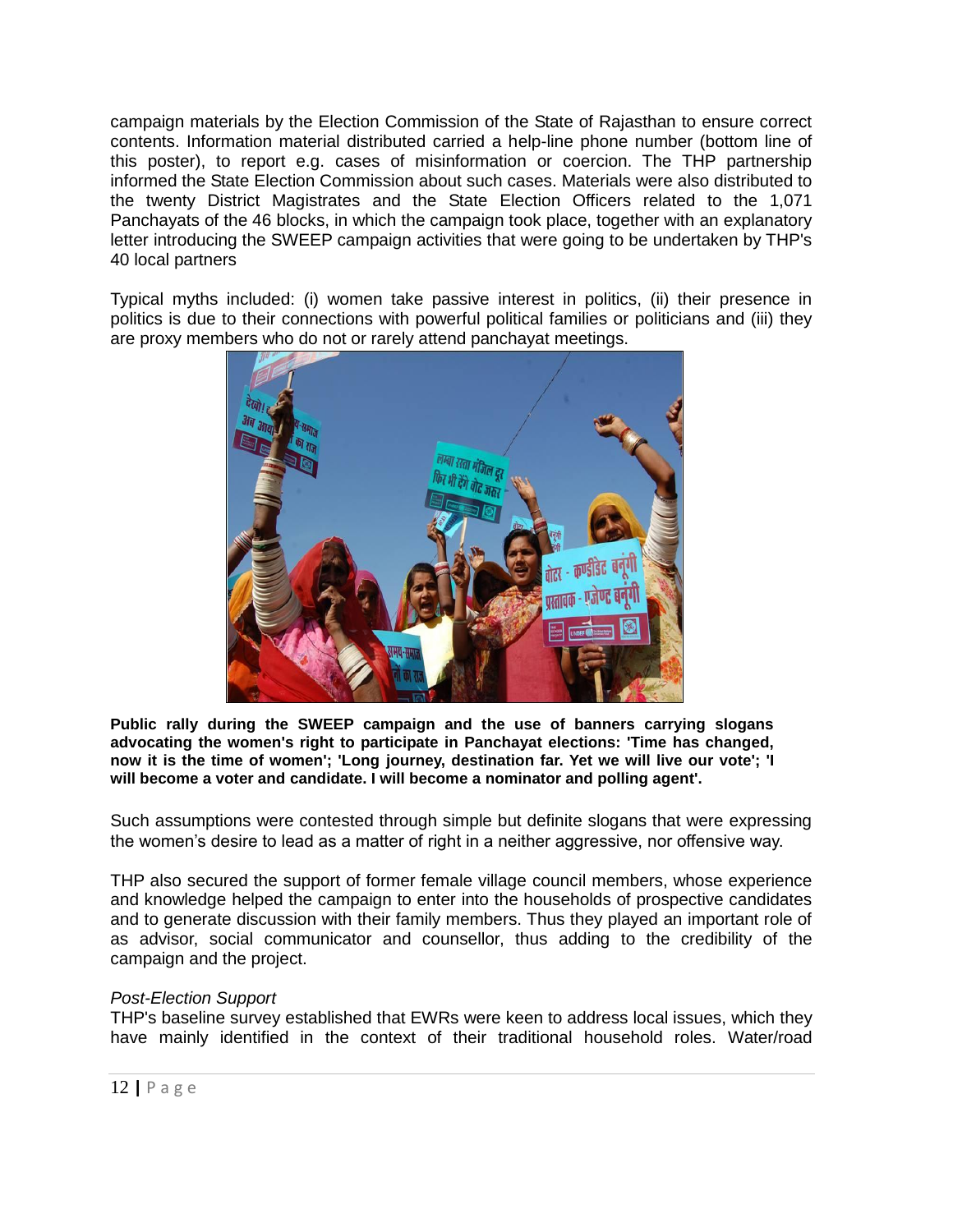infrastructure<sup>8</sup> and education were issues most frequently mentioned, followed by housing, health, electrification and sanitation topics. While one in four EWRs claimed to know about government-funded schemes and entitlements that exist to resolve issues in these fields, many of them admitted to lack the technical know-how to manage the application paper work they require.

Despite belonging to an upper caste, *Sunita Rajawat, EWR from the Vanasthali Gram Panchayat*, had to work hard to make men accept women's participation in village council meetings. She has also achieved access to drinking water for the Dalit community of her village. She wants to promote skill-development of the Dalit community and hopes to link them to the local market. 'The training made me who I am and what I can do,' she said, and: 'The learning during the training programmes was like the North Star and guided us through our work'.

Accordingly, 'Women's Leadership Workshops' (WLWs), aimed to instill confidence, self-respect, dignity and solidarity among EWRs. Follow-up workshops (FUWs) and needs-based workshops (NBWs) then focused on helping to address practical problems EWRs face in the course of their daily work.

NBWs focused in particular on the provision of conceptual and technical clarification in relation to government policies, schemes, concepts, and rights. The project's itinerary thus followed a

logical sequence, from basic to specific training EWRs required to fulfill their role. The NBWs were of particular importance, given that Panchayats are not involved in the planning of state- or central government-funded schemes. With little financial or administrative autonomy, Panchayats can at best aspire to exploit available funding, for which a good understanding of the related administrative requirements is essential.

Interaction with other women helped EWR *Laxmi Bai from the*  **Panchayat of Morthala** to collectively address issues such as domestic violence and the need for separate public toilets for women. She is the founder of a women's platform which meets every quarter to discuss these and other local issues. As a result, more women regularly participate in the Panchayat meetings, and social justice matters are more frequently discussed.

The project's approach to training differed significantly from training programmes organised by State or National government institutions. The allocation of ample time to ToT was beneficial to the EWR's capacity building, which was launched following the elections without delay. Pre-WLWs sharpened the project's focus on the creation of enabling environment for women, resulting in increased levels of willingness among EWRs to participate in the project. WLWs were conducted in an environment which EWRs found familiar, i.e. trainees and organisers (including former EWRs) collaborated at equal levels without involvement of discrimination or special treatment.

First federation-type cooperation among EWRs and

with other women, which took place while the project was implemented, has been noted. It clearly represented a response to increasing levels of resistance originating from male representatives, government officials and their own families<sup>9</sup>.

<sup>8</sup> Organizing water for the household is a principal responsibility of women and girls.

<sup>9</sup> Compare the vision of THP's five year programme in the strategy section above and 'Collective Action by Elected Women Representatives', Final Narrative Report, Annex I, p. 69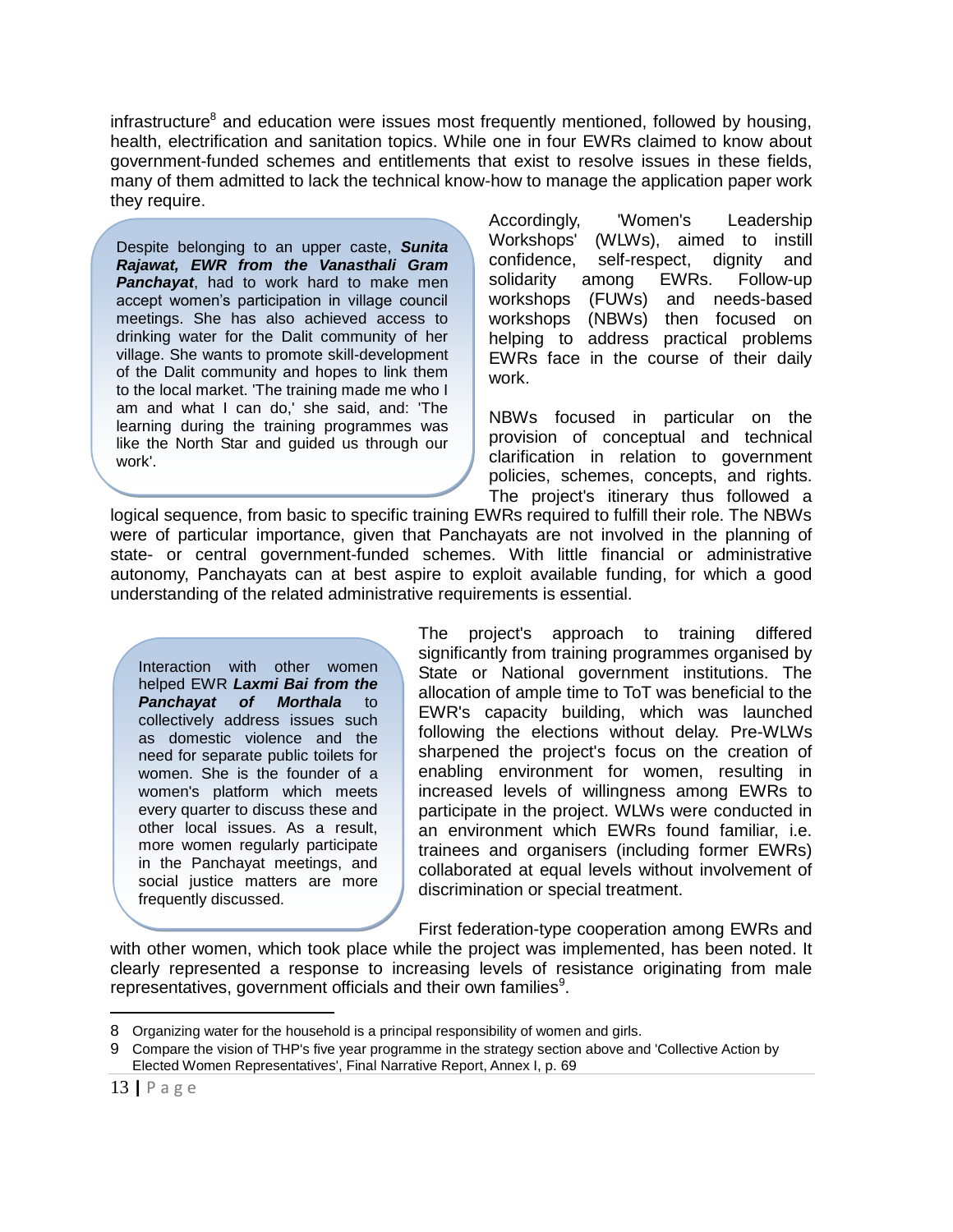## *(ii) Effectiveness*

The project produced almost all of the outputs foreseen in the Project Document and in many cases these surpassed the initial plan. This was most importantly to the benefit of the project's end-beneficiaries, as the outreach of the SWEEP campaign and the number of EWRs trained post-elections clearly exceeded the original plan.

## *Pre-election Support*

SWEEP campaigns were implemented by timely trained trainers and awareness raising materials were developed and disseminated in higher numbers than planned. SWEEP activities reached out to 1,071 (planned: 700) Panchayats of 46 blocks in 20 districts. Media workshops involving more journalists than planned were held and contacts were established

to notify District administrations concerned by the project and to coordinate activities with the State Election Commission.

The territorial targeting of the SWEEP campaign was based on the identification of Rajasthan's most backward areas. More precisely, THP chose the Panchayats to benefit from the preelection support by considering the UN human development index (life expectancy, education, income index based on GDP per capita) and census data gender indicators (sex-ratio, maternal mortality rate, domestic violence, literacy of women).



**Street play performed during SWEEP campaign as part of 650 (planned: 500) rallies**

### *Post-election Support*

The full cycle of pre-WLW meetings, WLWs, FUWs and NBWs was implemented by repeatedly trained trainers, with residential workshops being held for several days, away from the EWRs' villages to allow for focus and shared learning. The workshop series culminated as planned in a State-level convention involving Rural Development and Panchayati Raj Minister participation and presence of ministerial staff throughout the event. More journalists than planned were trained in media workshops, which included also the participation of EWRs and CSO representatives.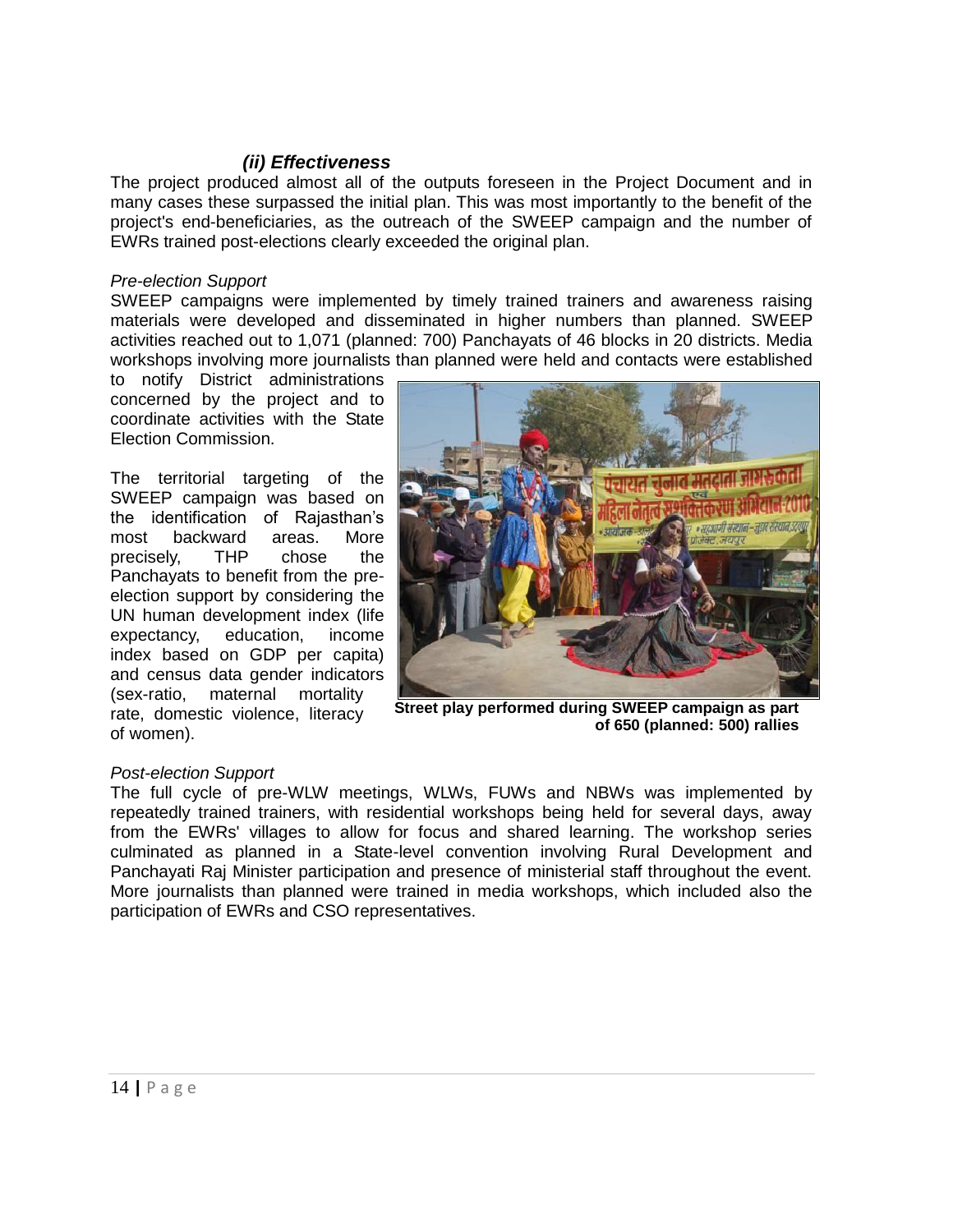The identification of workshop programme participants was based on the participation of 1,056 EWRs in the project's 14 pre-WLW meetings held at block level (700 participants planned). In addition, field staff of the project partnership informed about the WLW opportunity by informing existing Self-Help Groups (SHGs) and making personal visits to EWRs and their families, at times accompanied by former female village council members. Female Village Council presidents were encouraged to bring along other EWRs from their Gram Panchayat.

A pre-condition for the success of EWR training was to 'break the ice', which is why WLWs at the outset always aimed to establish trust among participating EWRs and between them and their trainers.

Participatory methods, such as plays and songs, helped EWR trainees to get to know each other in a comfortable and nonintimidating way. In a next step WLWs then addressed the rights linked to citizenship and issues related to patriarchy. This subject usually prompted the trainees to talk, as they were



**An EWR presents group work results. 2,152 EWRs participated in the 77 WLWs that were held (planned: 60 WLWs, 1,800 EWR participants**)

given the rare opportunity to speak about the limitations and restrictions they experience.

To make the trainee groups cohesive, an exercise followed, during which the typical daily routine, roles and responsibilities of male and female family members were compared. Thus, trainees realised and appreciated their multiple capabilities, which led to the basic conclusion: 'If we can run a household and organize the family business, we certainly can also be members of the village council'. Ample time was given to take up issues the trainees wished to share and discuss, to reassure them that their role and what they do is important.

The THP partnership sent 150 media workshop invitations to freelance journalists (50) and newspapers (100), with the latter identified through the results of a National Readership Survey. Newspapers with largest circulation were repeatedly contacted to ensure participation. The actual participants were nominated by the newspapers themselves.

## *(iii) Efficiency*

Timely implementation of planned activities by the THP partnership and solid reporting procedures have been the hallmarks of the project. As reported above, actual outputs exceeded in most cases the initial plan. To the evaluators it did not appear that the few shortcomings that were found had any effect on the project's outcomes.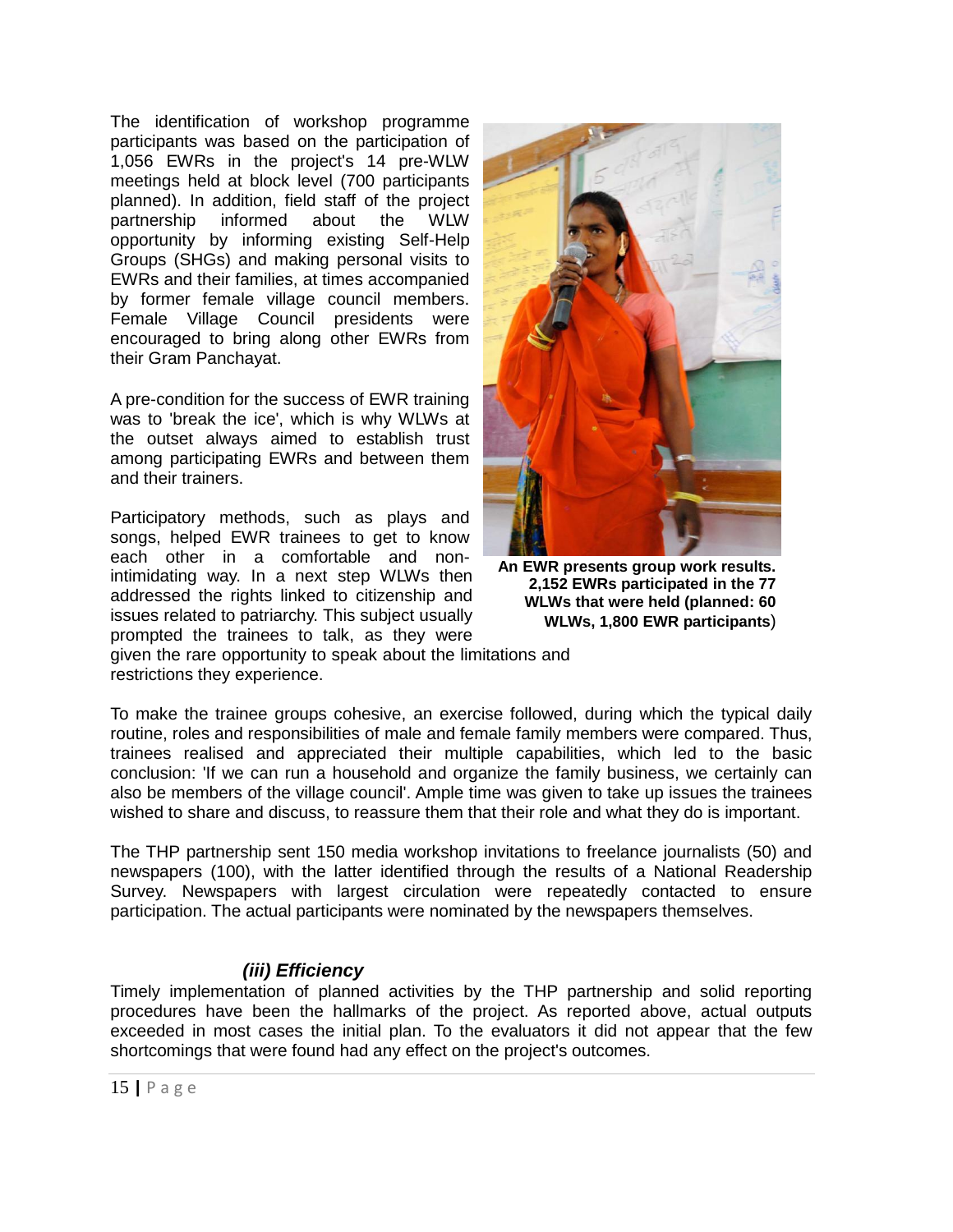

As a matter of fact, the project had to cope with a lean budget, considering the outcome it has delivered.

Equipment was not budgeted for, as THP and its implementing partners managed to cut costs using their existing infrastructure. The budget also reveals that the input of the implementing partners' field staff has not been budgeted for, i.e. it was provided free of charge.

Costs associated with the implementation of (i) SWEEP campaign, (ii) seminars and meetings

and (iii) trainings and workshops, absorbed 72% thus representing the project's main expenditure. Breaking the total amount spent for trainings and workshops (USD 141,000) over the total number of WLW trainees (which includes the participants and hence the costs of the other elements of the project's training cyle) provides an average cost of USD 65 per EWR. Advocacy and outreach expenses covering the campaign material, advocacy and State Convention costs corresponded to an expenditure ratio of 13%

THP's staff costs, which related to inputs for project management, partnership coordination and M&E, represented 7% of project expenditure. This was highly efficient given that THP's partnership involved the management of 40 CSOs pre-election and of 11 CSOs as implementing partners throughout the duration of the project.

The documented outputs lead evaluators to the conclusion that the collaboration between State Programme Officer and National Programme officer, who coordinated and monitored the project, was excellent. Management and coordination of the sizeable partnership was facilitated by the project's reporting and monitoring system, which required partners to submit monthly narrative and financial reports. In addition, partners were obliged to provide quarterly M&E reports. The State Office recorded data of the latter via intranet on THPs internal database.

Joint review meetings were held every quarter to take stock of programme implementation, enable shared learning and resource availability. The meetings made effective use of the monitoring reports generated by the THP database, and considered presentations by and exchange among partners as a basis for the planning of the quarters ahead. According to THP, the joint review meetings helped improving the partners' reporting skills, as they initiated exchange of best practices and competitiveness.

The potential for inefficiency was further minimized through quality assurance efforts of THP's State Office, which included unannounced spot checks in the field. As reported in the strategy section, this led to the replacement of implementing partners who were found to be not performing up to expectations.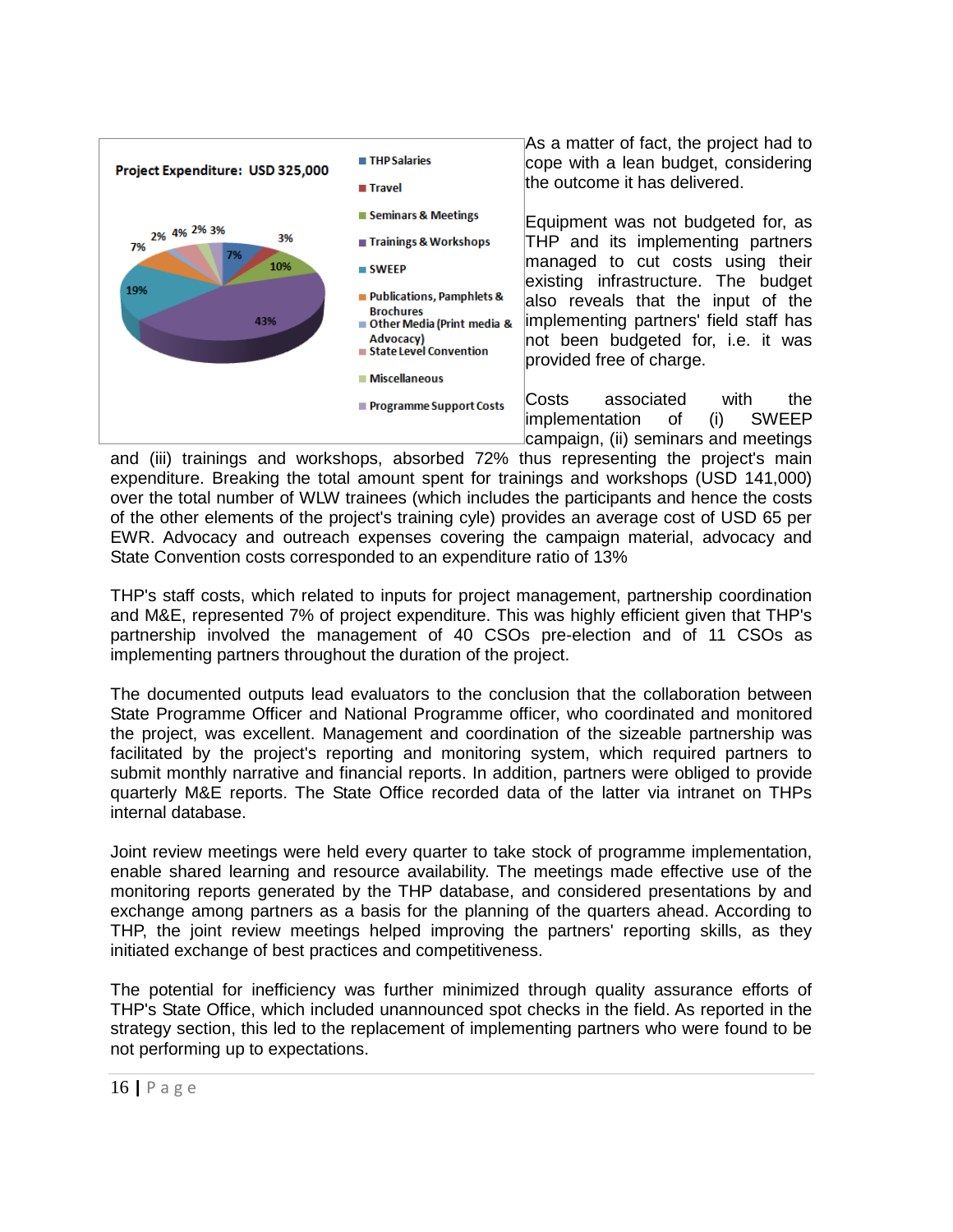## *(iv) Impact*

During their field visit, evaluators met forty-four EWR trainees to gather their recent experiences in the form of anecdotes. The objective of the field visits was to clarify to which extent 'success stories' exist, that already can tell about visible changes achieved through the work of individual EWRs in their Gram Panchayats<sup>10</sup>.

Speaking about their work EWRs displayed a high degree of determination, to address and solve the local development issues their communities face. Their personal history confirmed that a transformational process has been lauched vis-à-vis gender-related issues and social constraints, with more and more EWRs contributing through the Gram Panchayat to the improvement of the living conditions in their village.



**Meeting with former EWR trainees. Left: at CSO CECOEDECON on 13/12/2011. Right: at CSO Jatan on 15/12/2011.** 

Most of the stories gathered demonstrate that EWRs used their knowledge to deepen relationships with and to build among their community members, often involving other women in the representation of female interests at village council meetings / vis-à-vis public officers. The technical know-how they have acquired further empowered EWRs, as it enabled them to accomplish tangible results for their community.

<sup>10</sup> In relation to the success stories reported in the existing 50 case studies (Annex I of the Final Narrative Report) an effort was made to identify new anecdotes or to obtain additional details of relevance to determine impact.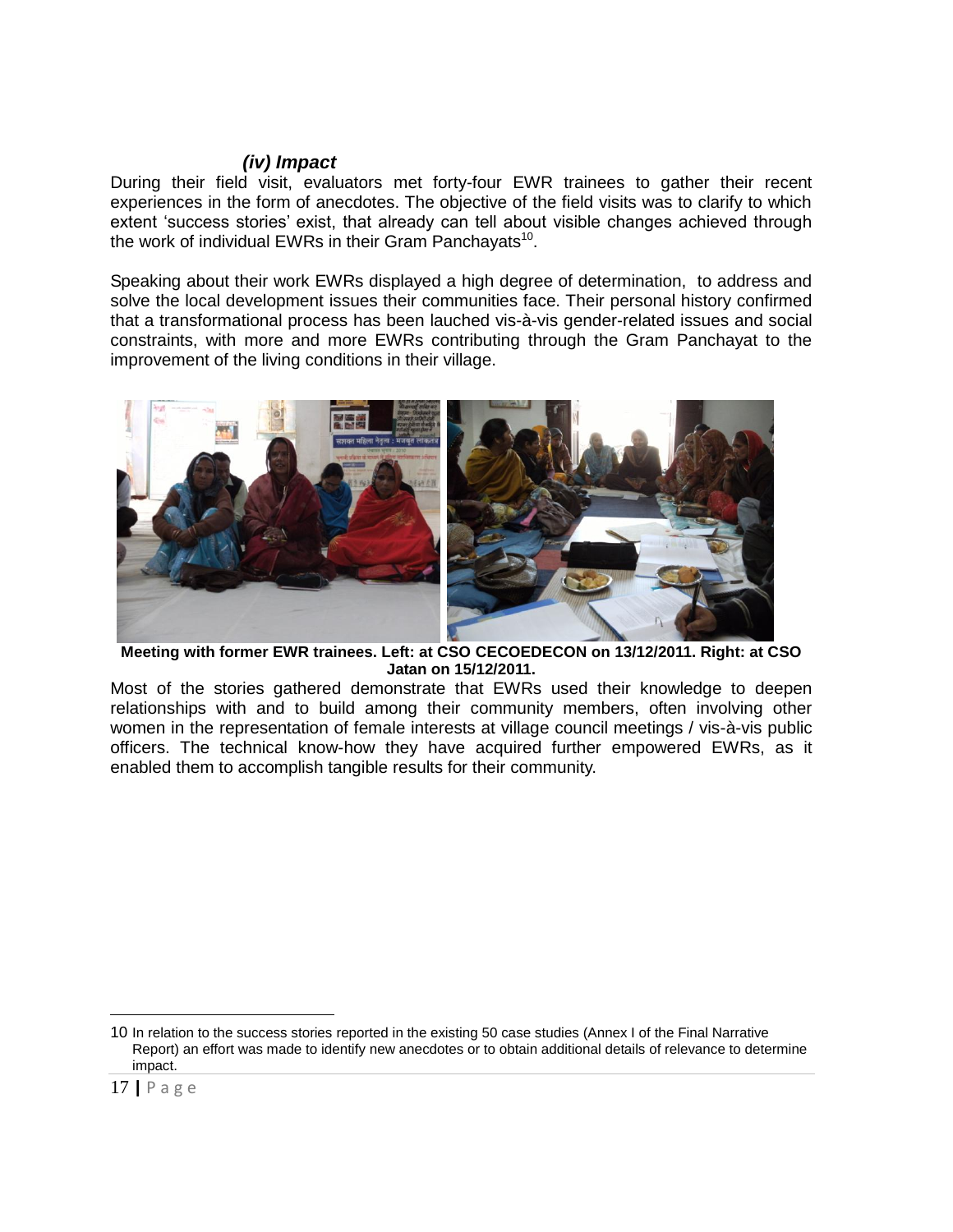The following examples have been selected and grouped to determine impact in relation to four key issues identified by the baseline study.

#### **LOCAL COMMUNITY DEVELOPMENT**

- One of the strategic objectives of *Geeta Raigar from the Panchayat of Junda* is to promote social cohesion in her area. She therefore gathered local people to refurbish the Chamunda Devi temple and to prepare a three-day fair in her village. Religious events usually polarise and divide people, but according to her [...] work on the temple brought everyone together. It potentially reduced social conflict [...]'. Local shops were given the possibility to put up stands against payment of a local fair tax, which generated important revenue for the Panchayat. Geeta said that the training familiarised her with the concept of initiating joint community action to raise revenues that she can use for the development of her village.
- Pooja Rajpurohit, vice president of the village of Malagaon, was born in Mumbai. From the moment marriage brought her to this area, it became her ambition to start the process of modernizing the village. As she was used to practices and facilities of an urban environment she soon became concerned with health and sanitation. The president of her Panchayat, which is also a women, supported her efforts. She steered a reform of the area's rules applied to the issueing of construction permits, New buildings only obtain a certificate of 'no objection', if they include toilet facilities. Pooja is convinced that the new policy will reduce cases of illness and the spreading of diseases.

#### **OVERCOMING GENDER-RELATED ISSUES**

- During village council meetings in *Sunita Rajawat's Panchayat of Vanasthali*, male members used to sit in the front row, leaving the second row to female members. At these meetings, the Block Development Officer (BDO) smoked, while sitting on the chair of the Panchayat president. Sunita patiently observed this during her first Panchayat meeting, but at the second meeting she decided to take a seat in the front row. The Minister of Panchayati Raj, to whom she complained about the BDO's conduct, asked the officer not to repeat his inappropriate behaviour.
- Work on gender issues represents the focus of the activities of *Kamla Devi, EWR from Udvadia*. She campaigns against sex-selective abortion, using the slogan 'If there are no girls, where will the boys be?'. She also advocates against wearing the veil, as she is convinced it prevents women from moving ahead. Her main concern is to ensure that girls obtain school education instead of being neglected or kept busy with traditional household tasks. She also wants to lobby schools to not only teach in the local language but to start teaching in Hindu to increase the potential of future job opportunities.

#### **ADDRESSING FAMILY PRESSURES AND SOCIAL CONSTRAINTS**

- Although the practice of 'purdah' (wearing a veil) is closely associated with the Rajput caste, *EWR Khema Kanwar from the village of Eethnol had the strength to take off her veil.* Despite her breaking with a strong tradition she feels that village council members and the local society fully trust her, now that she shows her face when discussing and deciding local politics. She has also stopped to wear the veil when she spends time back home with her family.
- Being a village council member, *Fatima Begum from the Panchayat of Panotiya* used her representative powers to ensure access to education for two girls from the muslim minority. Despite their legal right to education, the school in question initally denied admission. She also encouraged the parents to drop their concerns about the security of their children.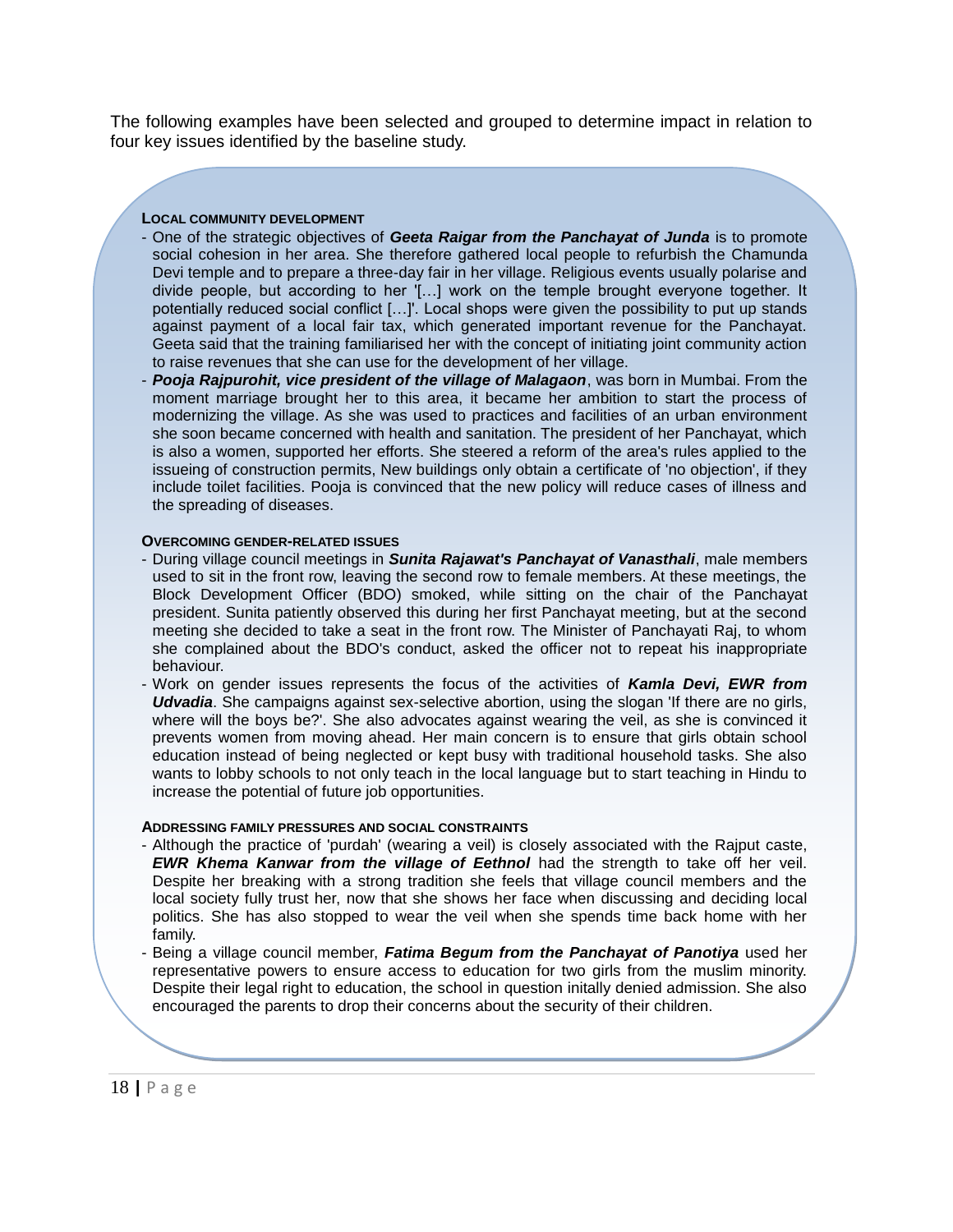#### **ACQUISITION OF TECHNICAL KNOW-HOW**

*Maya Paliwal* presides the *Gram Panchayat of Kesuli*. 'I attended a simulation camp during the SWEEP campaign and was helped to correctly prepare and file my nomination for the Panchayat elections. Later, the residential training helped me to overcome my hesitation to speak. Most importantly I learned how to prepare and deposit petitions. When I participated in an exposure visit to district authorities I came prepared, bringing along petitions.' She is very pleased about one of her most recent achievements, which was the approval of her application to supply 200 households with electricity and water. The installation of a water pipe system will replace the supply by water tankers she previously had arranged for.

*-* Having learned about the hierarchical structure and the procedures of administration, vice president *Sundar Bai from Gogathla* has managed to bring change to her Gram Panchayat. When she found out that public funds for wells had been spent that were never built, she invited the District Manager to present to him findings about the corrupt practices in her area. The District Manager reallocated funds and fined those involved in the mismanagement.

Some data weaknesses limit the analysis of impact. The collection of baseline data, which the THP partnership performed among 1,808 EWRs prior to their participation in the project's capacity building interventions, progressed very slowly, as implementing partners were unfamiliar with the methodology of the baseline survey<sup>11</sup>. A second survey to determine the project's outcome has not been carried out yet. However, on the basis of the success stories, which relate to key issues identified in the baseline survey, evaluators have formed the view that the project had positive effects. As shown above, the involvement of women in panchayat work seemingly has e.g. reduced corruption and favouritism and increased awareness of the importance of child education, health and sanitation. The recognition of women's rights has improved.

## *(v) Sustainability*

UNDEF's support covered two years of the overall five year period of THP's strategy, which was designed to accompany EWRs throughout their tenure. As described in the sections above THP's strategic intervention started with SWEEP, which involved the building of alliances/networks, the preparation of potential EWRs, the organisation of the pre-election campaign and the tracking/monitoring of gender-related violence in cooperation with the State Election Committee. Post-election, a four-year cycle of capacity building measures is foreseen, which include the organisation of WLWs, FUWs and NBWs, all of which have been held during the lifetime of the project. Following the end of the UNDEF-supported period, a second round of similar capacity building measures is foreseen, to help EWRs develop and implement their work plans. Training and guidance will aim to facilitate improved representation of women in village council meetings, particularly by supporting the further development of block-level 'federations', which have been initiated to ensure continued learning and sharing of knowledge among EWRs. To date 175 block-level federations have been initiated in eight States of India. According to THP, the concept was introduced by EWRs themselves, claiming that they achieved better progress when they jointly pursued initiatives at block-level, involving a number of Gram Panchayats. Block-level federations

<sup>11</sup> Project Final Narrative Report, p. 13.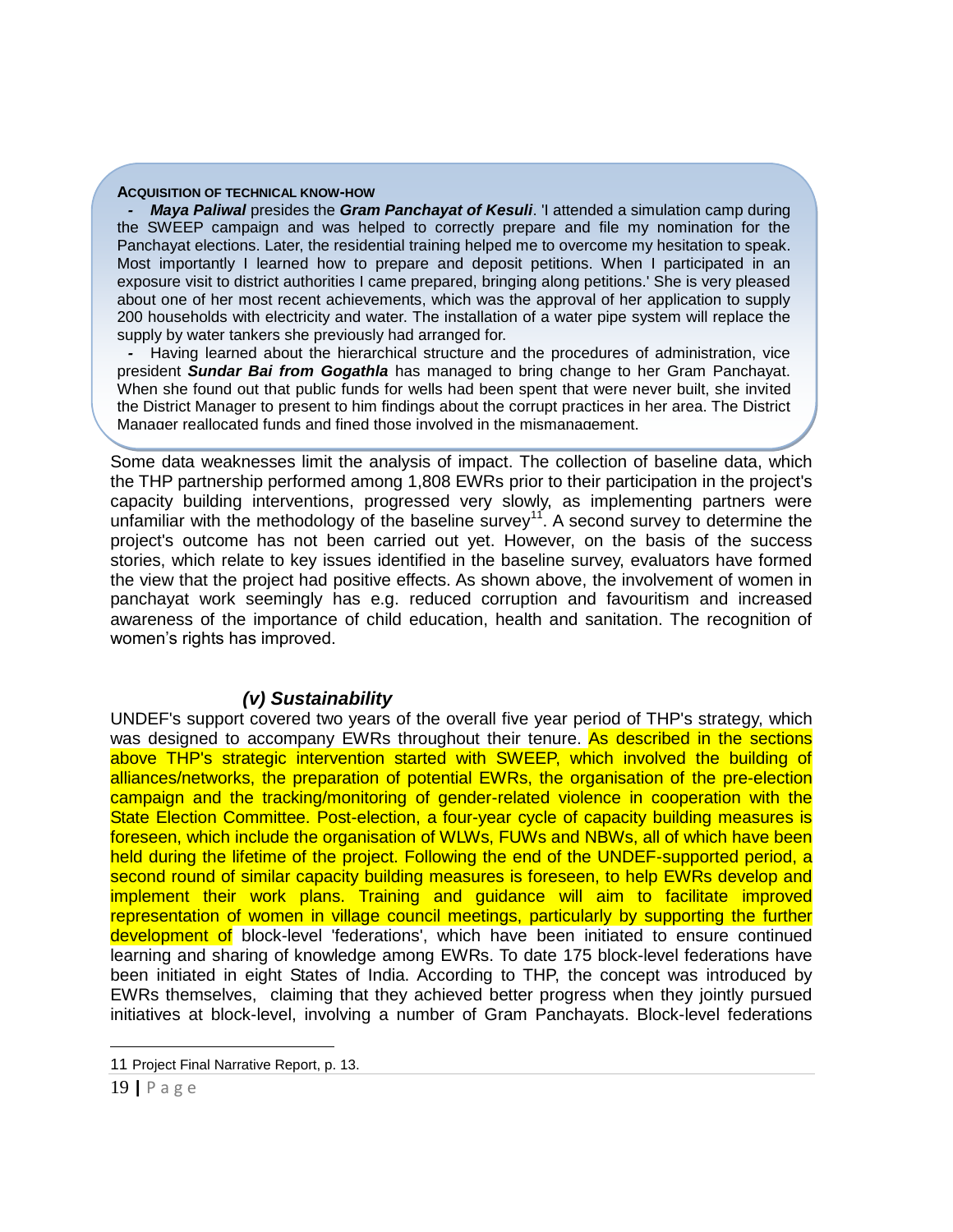can be probably best compared with an informal tool for cooperation on a specific theme or to jointly undertake advocacy. They are neither registered nor institutionalised bodies. It is THP's strategic objective for block-level federations to start engaging with and to pursue advocacy related to local issues upon completion of the second round of capacity building measures.

In Rajasthan THP 'planted' the idea to initiate federations in the context of the WLWs during the first year of project implementation. The actual establishment of the federations took place during the second year. Although not a UNDEF-funded project activity, the idea to create federations was envisaged in the Project Document, as it carries potential to ensure sustainability.

THP observed first examples of collective action by EWRs at the State-level convention, when EWRs articulated their concerns and suggestions. Evaluators have also witnessed examples of cooperation among women during their field visit (see above section on relevance). It was in this context that EWRs repeatedly mentioned to evaluators their expectations from the federations, saying that their work could benefit from exchange and cooperation among EWRs, in order to identify solutions to similar issues occurring across their Panchayats.

According to THP, the support of UN Women has been secured, which puts its partnership in a position to conduct additional activities aiming to further support the activation and enhance the development of block federations. The existing group of trainers will undergo new ToTs on the concept (inclusive approach, exclusion of discrimination based on caste or religious orientation, independence from political party affiliation) and role of federations (cooperation in thematic working groups). In the ToTs trainers will also elaborate an annual work plan, which will provide the basis for the future 3-day EWR workshops on the federations topic.

## *(vi) UNDEF Value Added*

Timely approval by UNDEF helped the THP partnership to implement the project in sequence with the 2010 elections. During the elections, no other organisation was in a position to undertake support for women of the scale of the project's SWEEP campaign in such a timely manner.

. Not holding the WLWs and other elements of the training programme for the EWRs and the media would have meant a lost opportunity to maximise impact, given that for the first time 50% of village council seats were reserved for women.

All project activities and materials were branded as UNDEF-funded. According to THP, grant support by UNDEF led State government to endorse the project's activity. They perceive UN agencies as non-invasive and impartial, which provided a boost to the legitimacy and credibility of the project. This was also reflected by the fact that the THP partnership obtained the State Election Commission's permission to continue the SWEEP campaign up to the elections, while political election campaigns had to stop 24 hours prior to the election date.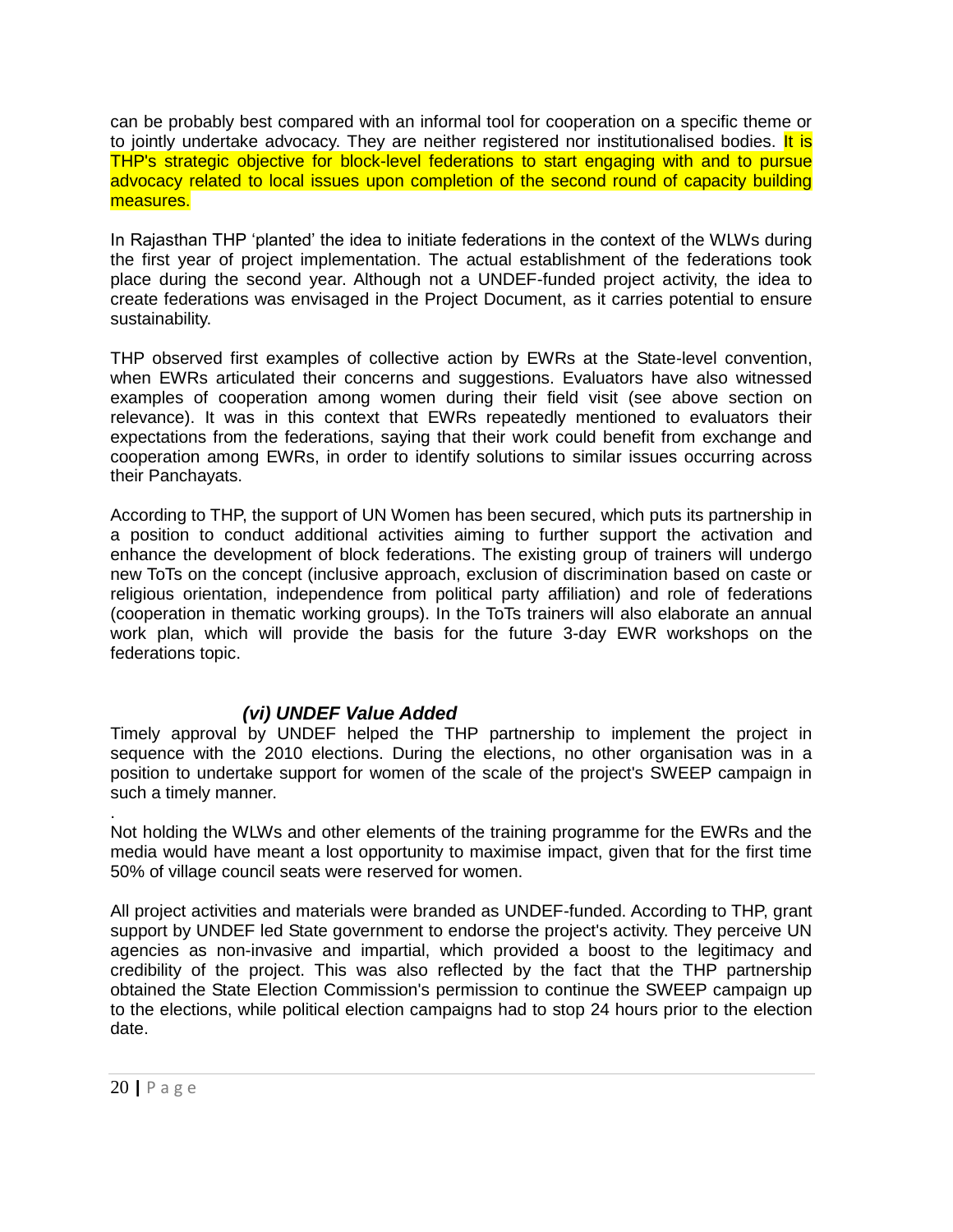## **V. CONCLUSIONS**

*i.* The project's territorial targeting and its partnership with 11 CSOs secured *outreach and acceptance, thus significantly enhancing the project's relevance and impact.* Competent local presence essentially contributed to the development of an enabling environment that supports women's participation in Gram Panchayats. The method and form of training was praised by EWR participants, for both social and technical reasons. Trainees enjoyed gathering for several days in residential WLWs and described with enthusiasm how the training generated environments that were free of discriminatory patterns and full of opportunities for learning, sharing and exchange. The continuous availability of field staff, if clarifications or encouragement were needed (often referred to as 'handholding' by implementing partners) was appreciated. EWRs expressed their interest to participate in new capacity building measures of similar type.

*ii.* Based on our findings related to effectiveness and impact, *the project achieved its objective to generate an enabling environment for increased women's participation in local electoral processes and local decision making.* A meticulously planned election campaign and a carefully designed training programme played an important role in making women understand and apply their proper right to address gender inequality and to improve their community's living conditions through an EWR mandate.

*iii.* In the absence of data documenting progress made in relation to the results of the baseline study, evaluators were presented with numerous testimonials of beneficiaries documenting the project's impact. *The project has brought about change, as it added the gender-perspective to previously male-dominated norms and values in local governance.* Women, in particular from the marginalized SCs and STs, gained the confidence to stand as a candidate for election and to challenge existing patriarchal / sociocultural practices, such as the practice to nominate women standing in as proxy candidates for men to access reserved village council seats.

*iv.* Once elected, *EWRs use their representative authority to organise collective actions, e.g. against corruptive practices and gender-based discrimination/violence*. Evidence of growing and effective involvement in the decisionmaking processes of the village council is also increasing, particularly with respect to income-generating initiatives and budget expenditure – both aiming at the improvement of key aspects of the citizen's quality of life. In some cases, empowerment started causing unprecedented repercussions to the families of the EWRs, when women decided to give up wearing the veil and found their opinions receive greater respect. Others managed to renegotiate the division of labour within the household.

*v.* Based on our findings related to impact and sustainability, *the empowerment of those EWRs that benefitted from the project's training programme*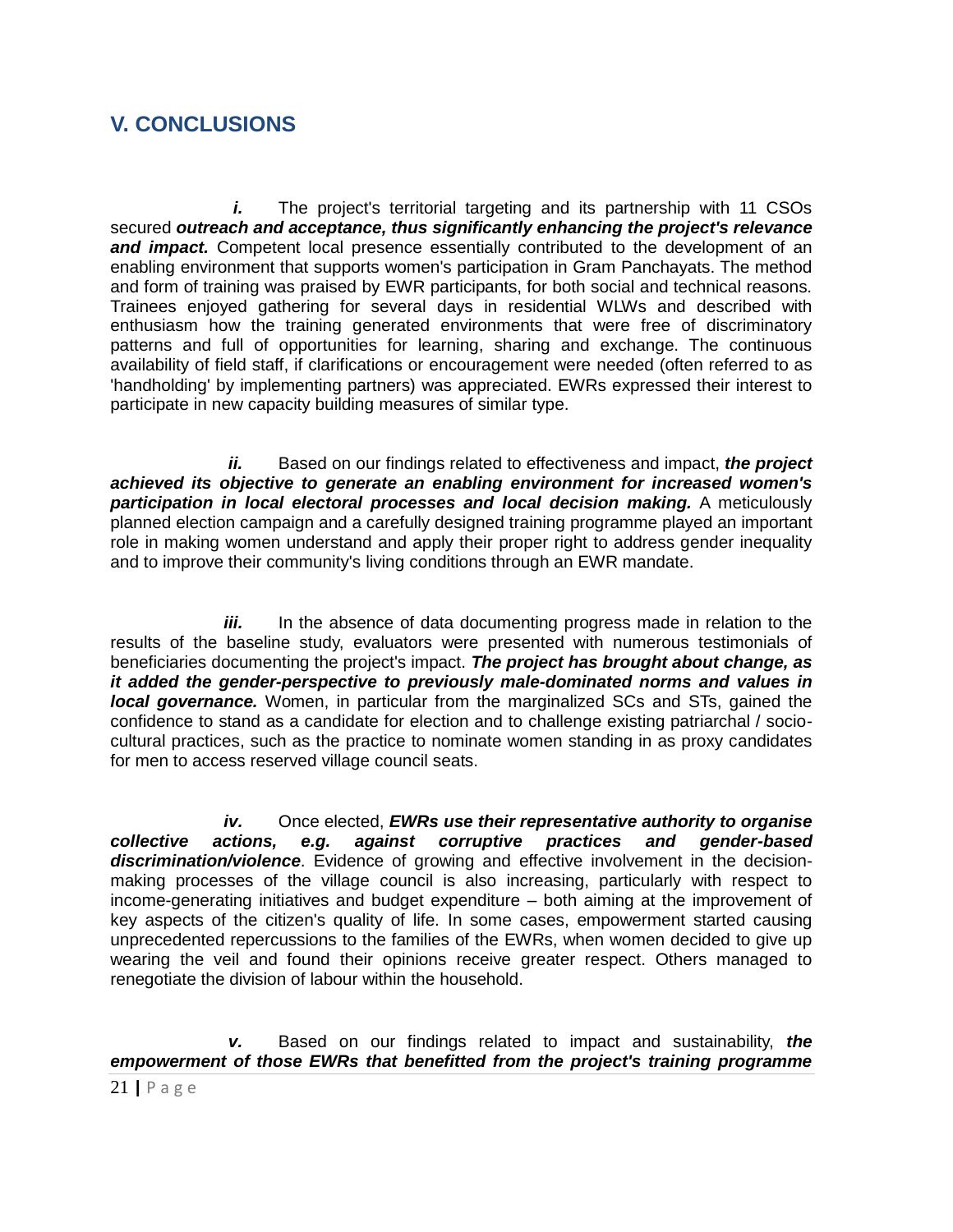*has initiated distinct democratic development at grass-root level, which evaluators consider irreversible*. EWRs reportedly have started to take issues back to their home to discuss and seek solutions with the support of family and community members, i.e. their private space has been taken over by public concerns. Federations, which were recently launched to facilitate sharing and exchange among EWRs from different Panchayats, represent an additional mode that will help to support sustainability.

## **VI. RECOMMENDATIONS**

To strengthen the outcome and similar projects in the future, evaluators recommend to UNDEF and project holders:

*i.* While the conclusions left no doubt about the project's effects, proper measuring of impact will be indispensable to identify remaining (and new) needs of the beneficiaries. Limiting the baseline study effort to a representative sample (e.g. pre-training interviews with 33% of the planned trainee population) could have freed the time and resources needed for a post-training survey. The existence of and the project's embedding into a long-term strategy is highly commendable, but new activities supporting the activation of block-level federations should be based on solid findings, to ensure their relevance and consistency with THP's long-term strategy. Based on all conclusion above, *we therefore recommend to rapidly conduct a second survey among a representative sample of WLW training graduates to assess the outcome applying the project's original baseline indicators.* Covering achievements systematically and beyond 50 narrative case studies will improve THP's current assessment in quantitative and qualitative terms. It may also help to attract new donors and implementing partners, thus enhancing the strategic objectives, by expanding or replicating the original project. Rajasthan could clearly benefit from a roll-out of the project's activity, in order to increase the number of WLW training beneficiaries or EWRs involved in the future federation process.

*ii.* Concerning the conclusion derived from findings related to sustainability it will be important to further improve awareness and acknowledgement of women's leadership beyond their family circles, members of the local community and the publication of project-promoted activities. Based on this conclusion, *we therefore recommend to envisage activities deepening the relationship with the local media to secure them as a continued partner for the promotion of individual EWRs.* More frequent reporting about individual stories of leadership will help to sustain the public debate of persistent issues and thus foster the democratization process and social change.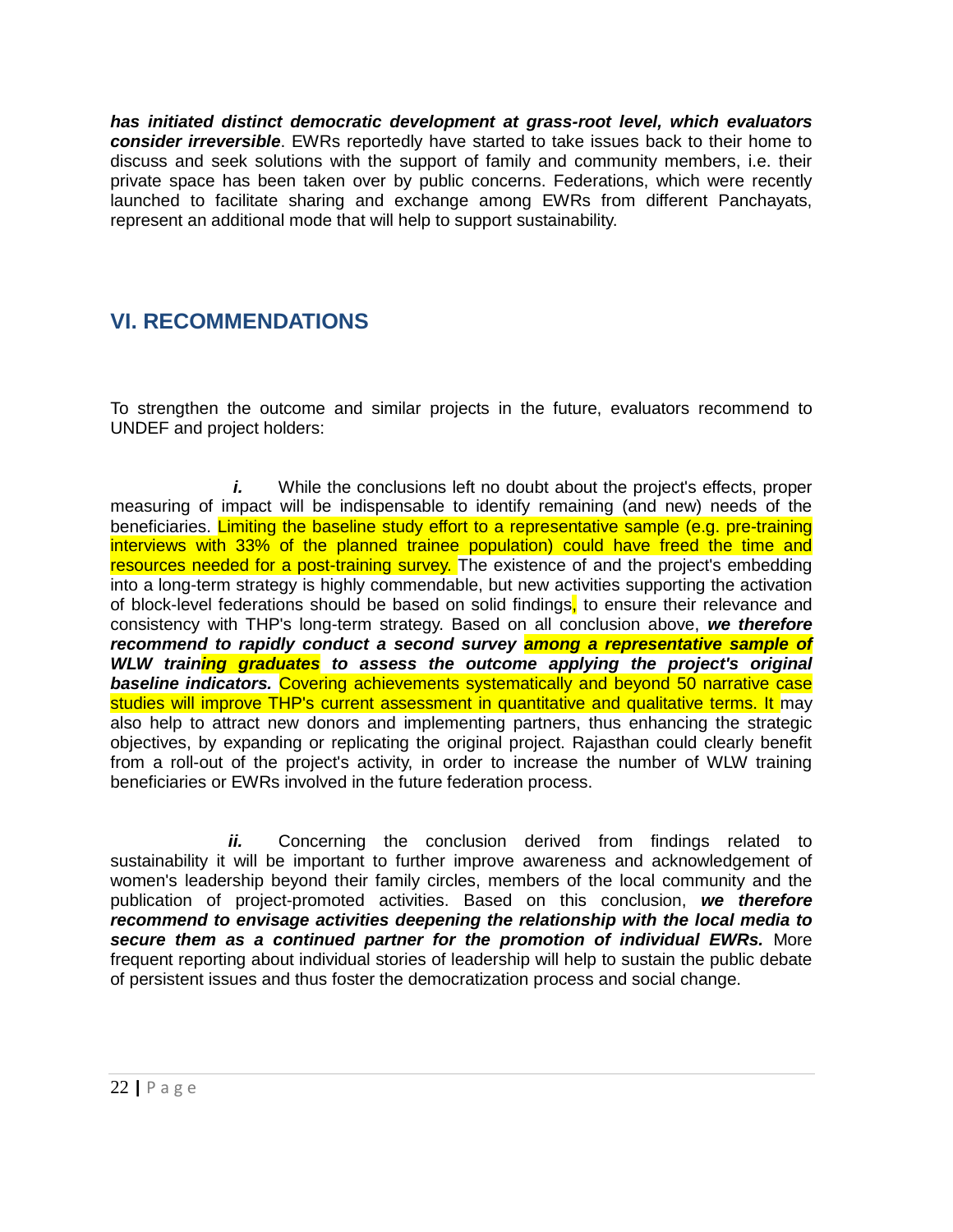# **IX. ANNEXES ANNEX 1: EVALUATION QUESTIONS**

| <b>DAC</b><br>criterion     | <b>Evaluation Question</b>                                                                                                                                                                                  | <b>Related sub-questions</b>                                                                                                                                                                                                                                                                                                                                                                                                                                                                                 |
|-----------------------------|-------------------------------------------------------------------------------------------------------------------------------------------------------------------------------------------------------------|--------------------------------------------------------------------------------------------------------------------------------------------------------------------------------------------------------------------------------------------------------------------------------------------------------------------------------------------------------------------------------------------------------------------------------------------------------------------------------------------------------------|
| Relevance                   | To what extent was the project,<br>as designed and implemented,<br>suited to context and needs at the<br>beneficiary, local, and national<br>levels?                                                        | . Were the objectives of the project in line with the needs and<br>priorities for democratic development, given the context?<br>• Should another project strategy have been preferred rather<br>than the one implemented to better reflect those needs,<br>priorities, and context? Why?<br>. Were risks appropriately identified by the projects? How<br>appropriate are/were the strategies developed to deal with<br>identified risks? Was the project overly risk-averse?                                |
| Effectiveness               | To what extent was the project,<br>as implemented, able to achieve<br>objectives and goals?                                                                                                                 | . To what extent have the project" s objectives been reached?<br>. To what extent was the project implemented as envisaged by<br>the project document? If not, why not?<br>. Were the project activities adequate to make progress<br>towards the project objectives?<br>. What has the project achieved? Where it failed to meet the<br>outputs identified in the project document, why was this?                                                                                                           |
| Efficiency                  | To what extent was there a<br>reasonable relationship between<br>resources expended and project<br>impacts?                                                                                                 | . Was there a reasonable relationship between project inputs<br>and project outputs?<br>· Did institutional arrangements promote cost-effectiveness and<br>accountability?<br>. Was the budget designed, and then implemented, in a way<br>that enabled the project to meet its objectives?                                                                                                                                                                                                                  |
| Impact                      | To what extent has the project put<br>in place processes and<br>procedures supporting the role of<br>civil society in contributing to<br>democratization, or to direct<br>promotion of democracy?           | . To what extent has/have the realization of the project<br>objective(s) and project outcomes had an impact on the<br>specific problem the project aimed to address?<br>■ Have the targeted beneficiaries experienced tangible impacts?<br>Which were positive; which were negative?<br>. To what extent has the project caused changes and effects,<br>positive and negative, foreseen and unforeseen, on<br>democratization?<br>• Is the project likely to have a catalytic effect? How? Why?<br>Examples? |
| Sustainability              | To what extent has the project, as<br>designed and implemented,<br>created what is likely to be a<br>continuing impetus towards<br>democratic development?                                                  | • To what extent has the project established processes and<br>systems that are likely to support continued impact?<br>Are the involved parties willing and able to continue the<br>project activities on their own (where applicable)?                                                                                                                                                                                                                                                                       |
| <b>UNDEF</b><br>value-added | To what extent was UNDEF able<br>to take advantage of its unique<br>position and comparative<br>advantage to achieve results that<br>could not have been achieved<br>had support come from other<br>donors? | . What was UNDEF able to accomplish, through the project,<br>that could not as well have been achieved by alternative<br>projects, other donors, or other stakeholders (Government,<br>NGOs, etc).<br>. Did project design and implementing modalities exploit<br>UNDEF" s comparative advantage in the form of an explicit<br>mandate to focus on democratization issues?                                                                                                                                   |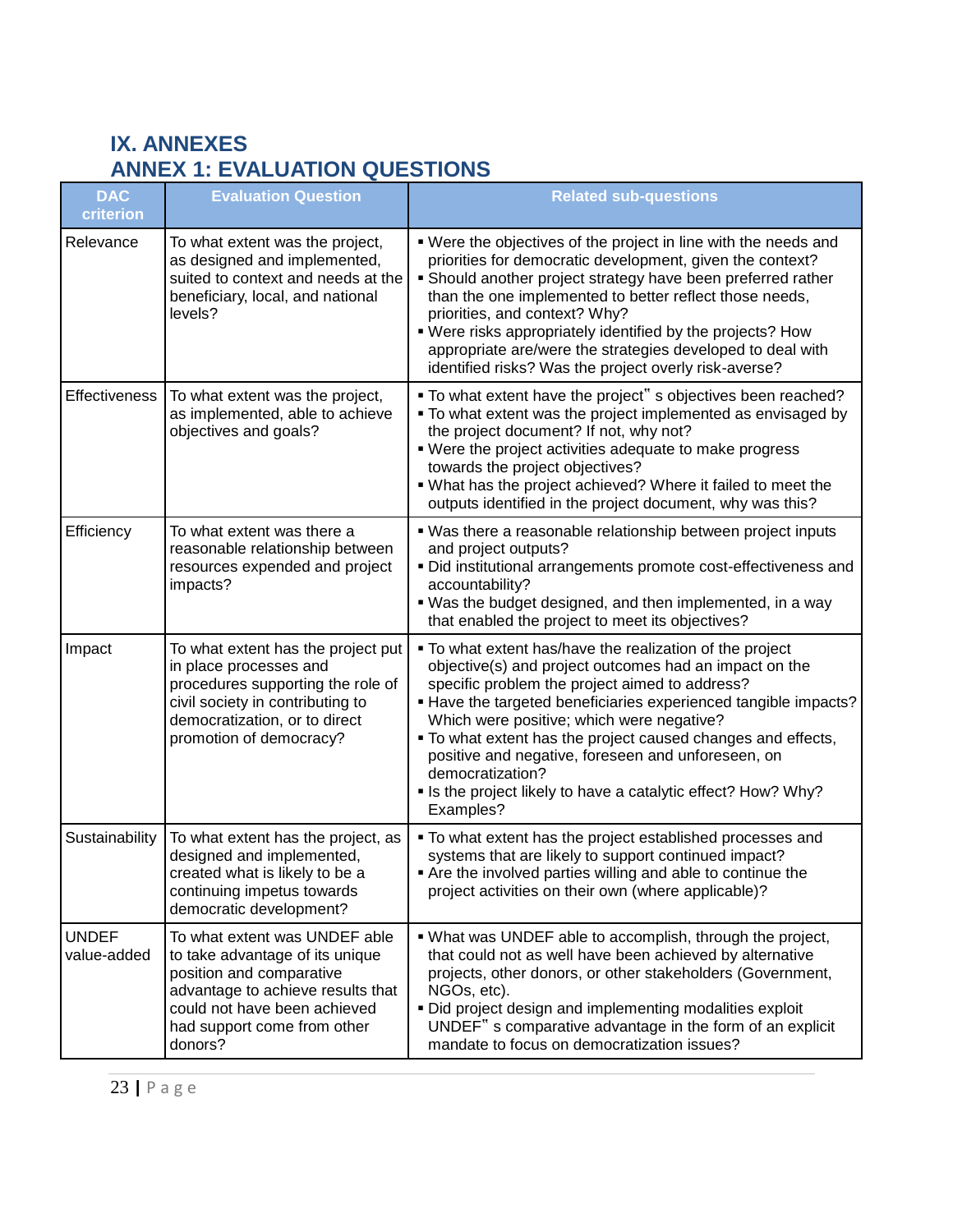# **ANNEX 2: DOCUMENTS REVIEWED**

#### UNDEF

- **Final Narrative Report, including Annexes**
- **Mid-Term/Annual Progress Report**
- **Project Document**
- **Project-specific Evaluation Note**
- 2 Milestone Verification Reports

### THP

- Baseline survey presentation
- Form for collection of Baseline Data from Elected Women Representatives
- Photographs of project activities
- Print Media Coverage
- **Project results presentation**
- SWEEP Campaign material
- **SWEEP Campaign: Quotes from the field**
- THP presentation 'Strengthening Women's Political Leadership in Local Governance in India'
- **ToT Handouts**

Other sources

- Commonwealth Journal of Local Governance, Issue 3: May 2009: Rethinking The Rotation Term Of Reserved Seats For Women In Panchayati Raj, Nupur Tiwari
- Democratisation, Vol.8, No.3, Autumn 2001, pp.162: Increasing Participation in Democratic Institutions through Decentralization: Empowering Women and Scheduled Caste and Tribes through Panchayati Raj in Rural India, E. Bryld, Pub: Frank Cass
- Harijan weekly newspaper, 28 July 1946, p. 236
- National Institute of Advanced Studies-Gender Studies Unit (NIAS), Women's Voice, National Alliance of Women (NAWO) and Initiatives-Women in Development (IWID): Baseline Report Women and Political Participation in India
- Responses of the Member State India to the questionnaire on implementation of the Beijing Platform for Action (1995) and the outcome of the 23<sup>rd</sup> Special Session of the General Assembly (2000)
- Study on the Participation of Women in Panchayati Raj Institution, Shashi Kaul and Shradha Sahni, Department of Community Resource Management and Extension, Government College for Women Parade, Jammu, Jammu and Kashmir

National Legislative acts, policies

- National Policy for the Empowerment of Women (2001)
- Right to Information Act (2005)
- $\blacksquare$  11<sup>th</sup> Five Year Plan of the Government of India (2007-2012)
- 73<sup>rd</sup> constitutional amendment (1992)

International conventions

- Beijing Platform for Action
- Convention on the Elimination of All Forms of Discrimination against Women
- Mexico Plan of Action
- **Nairobi Forward Looking Strategies**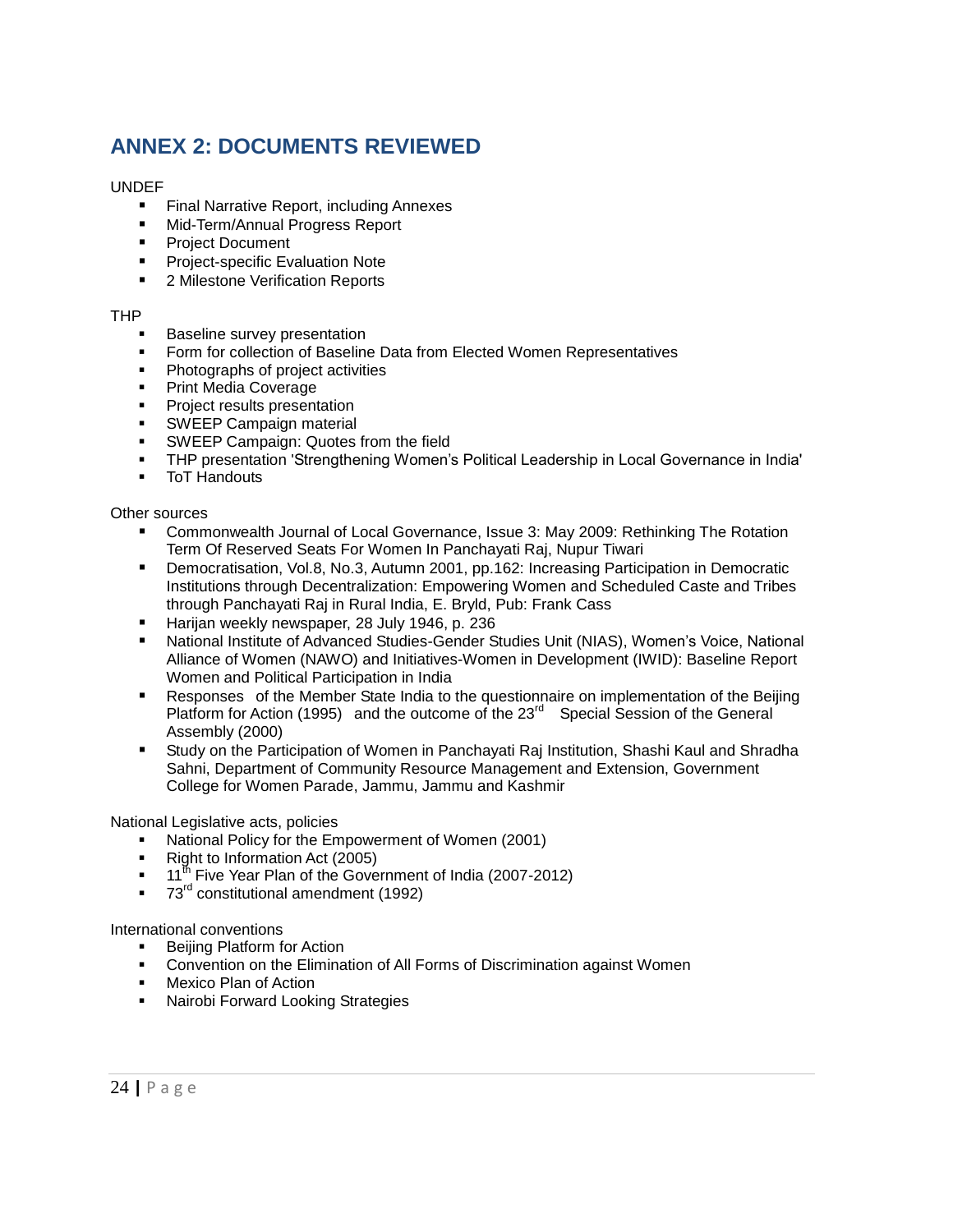## **ANNEX 3: PERSONS INTERVIEWED**

## **The Hunger Project staff members (December 12th & 16th, 2011)**

Ms. Sriparna G Chaudhuri, Director (Dec  $12<sup>th</sup>$ ) Ms. Ruchi Yadav, Senior Programme Officer Mr. Virendra Shirmali, Programme Officer Mr. Darshan S, Programme Officer M&E (Dec 12<sup>th</sup>) Ms. Ranjana Kumari, Programme Officer (Dec 12<sup>th</sup>)

## **CECOEDECON staff members & trainers (December 13th, 2011)**

Ms. Manju Joshi, Dy Director, CECOEDECON Ms. Nitya, Coordinator Ms. Asha Kiran, Trainer, SWEEP Campaign, Chaksu Block Ms. Vishnu, Trainer, SWEEP Campaign, WLW, Refresher Training, Sahabad Block Mr. Mohan Lal Jat, Trainer, SWEEP Campaign, WLW, Niwai Block Ms. Sobha Chohan, Trainer, WLW, Refresher Training, Needs-based Workshop, Chaksu Block Mr. Lallulal Gurgur, Trainer, Refresher training, Needs-based Workshop, Sahabad Block Ms. Rajesh Vijay, Trainer, Refresher training, Niwai Block Mr. Satish Mishra, Trainer, Refresher training, Needs-based Workshop, Niwai Block Ms. Rama, Trainer, Refresher training, Needs-based Workshop, Chaksu Block Mr. Badarilal Jat, in charge of Chaksu Block, CECOEDECON

## **Elected Women Representatives (December 13th, 2011)**

Ms. Leela Devi Raigar, Sarpanch, Gram Panchayat: Ramnagar, Block: Chaksu, District: Jaipur Ms. Pyari Devi, Ward Panch, Gram Panchayat: Karodwas, Block: Chaksu, District: Jaipur Ms. Seema Sharma, Ward Panch, Gram Panchayat: Shivdaspura, Block: Chaksu, District: Jaipur Ms. Murli Meena, Sarpanch, Gram Panchayat: Dehalala, Block: Chaksu, District: Jaipur Ms. Karma Devi, Sarpanch, Gram Panchayat: Kathawala, Block: Chaksu, District: Jaipur Ms. Prem Prajapat, Ward Panch, Gram Panchayat: Kareda, Block: Chaksu, District: Jaipur Ms. Kali Devi, Ward Panch, Gram Panchayat: Kareda, Block: Chaksu, District: Jaipur Ms. Radha Devi, unsuccessful Ward Member candidate, Block: Chaksu, District: Jaipur Ms. Sunita Rajawat, Ward Member, Gram Panchayat: Vanasthali, Block: Niwai, District: Tonk Ms. Badam Devi, Sarpanch, Gram Panchayat: Lohara, Block: Niwai, District: Tonk Ms. Santosh Devi, Sarpanch, Gram Panchayat: Sindhra, Block: Niwai, District: Tonk Ms. Pushpa Kanwar Sarpanch Gram Panchayat: Raholi, Block: Niwai, District : Tonk Ms. Kamlesh Mehta, Sarpanch, Gram Panchayat: Rampur, Block: Shahbad, District: Baran Ms. Suchitra Roy, Ward Panch, Gram Panchayat: Natai, Block: Shahbad, District: Baran Ms. Vidya Devi, Ward Panch, Gram Panchayat: Kelwada, Block: Sahabad, District: Baran Ms. Puniya Bai, Ward Panch, Gram Panchayat: Khanda Saharol, Block: Sahabad, District: Baran

## **Jan Chetna staff members & trainers (December 14th, 2011)**

Ms. Richa Adichya, Director, Jan Chetna, Trainer, Refresher Training Ms. Manju Kahar, Trainer, SWEEP Campaign, WLW, Refresher Training, Needs-based Workshop Mr. Ranchod, Trainer, SWEEP Campaign Ms. Sunita, Trainer, WLW Ms. Pushpa Jha, Refresher Training, Needs-based Workshop

### **Elected Women Representatives (December 14th, 2011)**

Ms. Saroj Bala, Sarpanch, Gram Panchayat: Mawal, Block: Abu Road, District: Sirohi Ms. Laxmi Bai, Ward Member, Gram Panchayat: Morthala, Block : Abu Road, District: Sirohi Ms. Sharmi Bai, Sarpanch, Gram Panchayat: Nichlagarh, Block: Abu Road, District: Sirohi Ms. Teeja Bai, Ward Panch, Gram Panchayat: Khadat, Block: Abu Road, District: Sirohi

25 **|** P a g e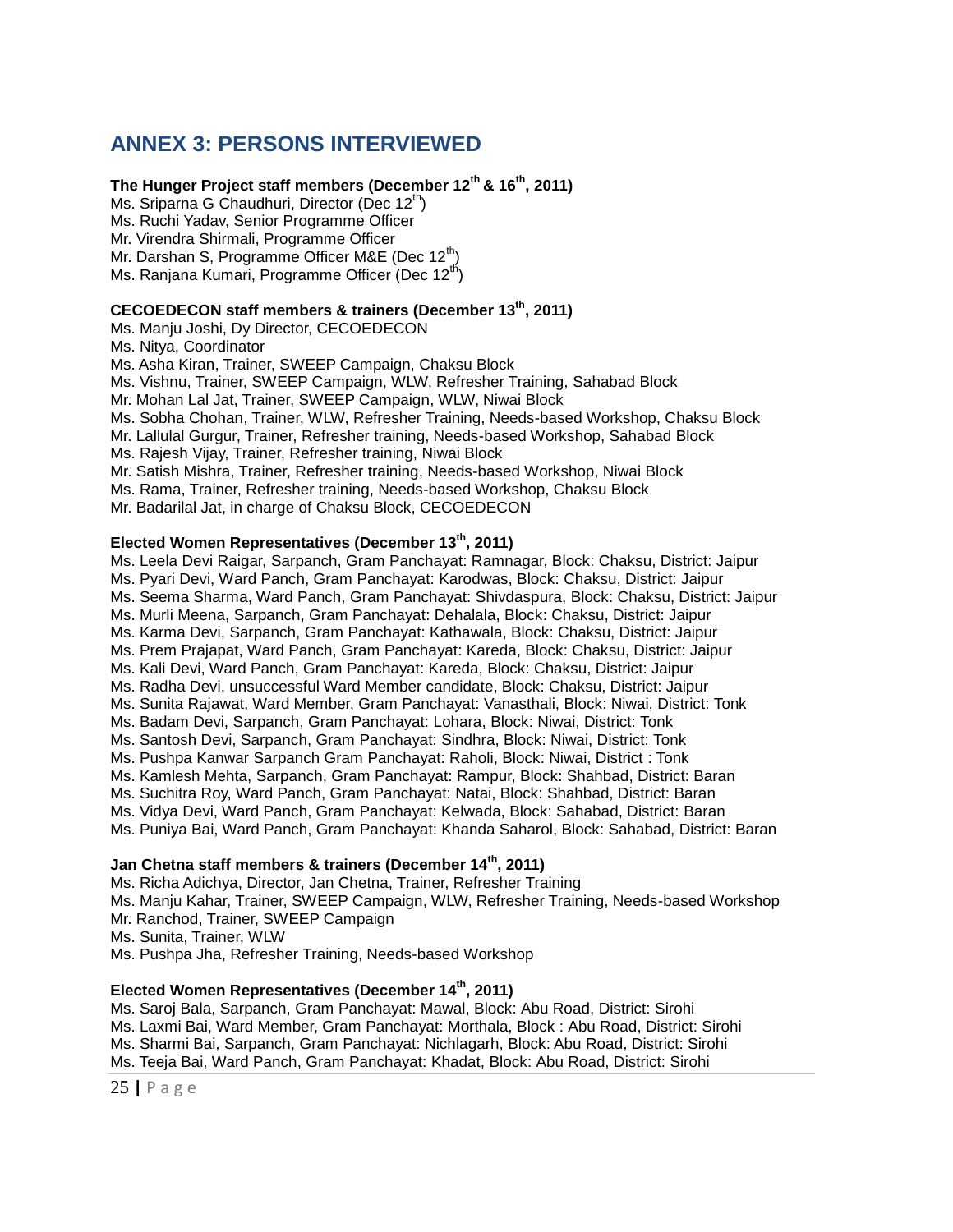Ms. Shanti Bai Bhil, Sarpanch, Gram Panchayat: Girwar, Block: Abu Road, District: Sirohi Ms. Keli Bai, Ex Panch, Gram Panchayat: Girwar, Block: Abu Road, District: Sirohi

## **SARD staff members & trainers (December 14th 2011)**

Mr. Brijmohan, Secretary, SARD Sansthan Ms. Sunita, Trainer, SWEEP Campaign, WLW, Refresher Training, Needs-based Workshop Mr. Nemi Puri, Trainer, Needs-based Workshop

### **Elected Women Representatives (December 14th, 2011)**

Ms. Pooja Rajpurohit, Up-Sarpanch, Gram Panchayat: Malagaon, Block: Reodar, District: Sirohi Ms. Gelu Devi, Sarpanch, Gram Panchayat: Rohua, Block: Reodar, District: Sirohi Ms. Kamla Devi, Ward Panch, Gram Panchayat: Udvadia, Block: Reodar, District: Sirohi Ms. Hanja Devi Bhil, Sarpanch, Gram Panchayat: Bant, Block: Reodar, District: Sirohi Ms. Hanifa Banu, Ward Member, Gram Panchayat: Mandar, Block: Reodar, District: Sirohi Ms. Paras Kanwar, Sarpanch, Gram Panchayat: Padar, Block: Reodar, District: Sirohi Ms. Deepa Rajguru, Up-Sarpanch, Gram Panchayat: Udvariya, Block: Reodar, District: Sirohi Ms. Paru Devi, Ward Member, Gram Panchayat: Datani, Block: Reodar District: Sirohi

#### **Jatan Sansthan staff members & trainers (December 15th, 2011)**

Mr. Goverdhan Singh, Trainer, SWEEP Campaign Ms. Tara Begam, Trainer, SWEEP Campaign Ms. Manju, Trainer, WLW, Refresher Training, Needs-based Workshop Ms. Pinki, Trainer, WLW, Refresher Training, Needs-based Workshop

## **Elected Women Representatives (December 15th, 2011)**

Ms. Vardhini Purohit, Sarpanch, Gram Panchayat: Oda, Block: Relmagra, District: Rajsamand Ms. Lakshmi Sharma, Ward Panch, Gram Panchayat: Pachamta, Block: Relmagra, District: Rajsamand, Ms. Geeta Raigar, Sarpanch, Gram Panchayat: Junda, Block: Relmagra, District: Rajsamand, Ms. Sunder Bai, Up- Sarpanch, Gram Panchayat Gogathala, Block: Relmagra, District: Rajsamand, Ms. Fatima Begum, Ward Panch, Gram Panchayat: Panotiya, Block: Railmagara, District: Rajsamand, Ms. Amrit Kanwar, Sarpanch, Gram Panchayat: Kotadi, Block: Relmagra, District: Rajsamand, Ms. Sundar Bai Salvi, Ward Panch, Gram Panchayat: Relmagra, Block: Relmagra, District: Rajsamand, Ms. Barkat Begum, Ward Panch, Gram Panchayat: Relmagra, Block: Relmagra, District: Rajsamand, Ms. Rekha Baishnav, Ward Panch, Gram Panchayat: Relmagra, Block: Relmagra, District: Rajsamand , Ms. Kesar Devi, Ward Panch, Gram Panchayat: Relmagra, Block: Relmagra, District: Rajsamand

## **Astha Sansthan staff members & trainers (December 15th, 2011)**

Ms. Girija Swami, Trainer, WLW, Refresher Training, Needs-based Workshop Ms. Veena Saini, Trainer, WLW Ms Sumitra, Trainer, WLW Ms. Dhanistha, Trainer, Refresher Training, Needs-based Workshop Mr. Ashwani Paliwal, Trainer, Refresher Training

### **Elected Women Representatives (December 15th , 2011)**

Ms. Maya Paliwal, Sarpanch, Gram Panchayat: Kesuli, Block: Khamnor, District: Rajsamand Ms. Khema Kanwar, Ward Panch, Gram Panchayat: Eethnol, Block: Khamnor, District: idem Ms. Rakhi Paliwal, Up-Sarpanch, Gram Panchayat: Upali Odhan, Block: Khamnor, District: Rajsamand

Ms. Amri Bai, Ward Panch, Gram Panchayat: Kesuli, Block: Khamnor, District: Rajsamand Ms. Lali Bai, Ward Panch, Gram Panchayat: Upali Odhan, Block: Khamnor, District: Rajsamand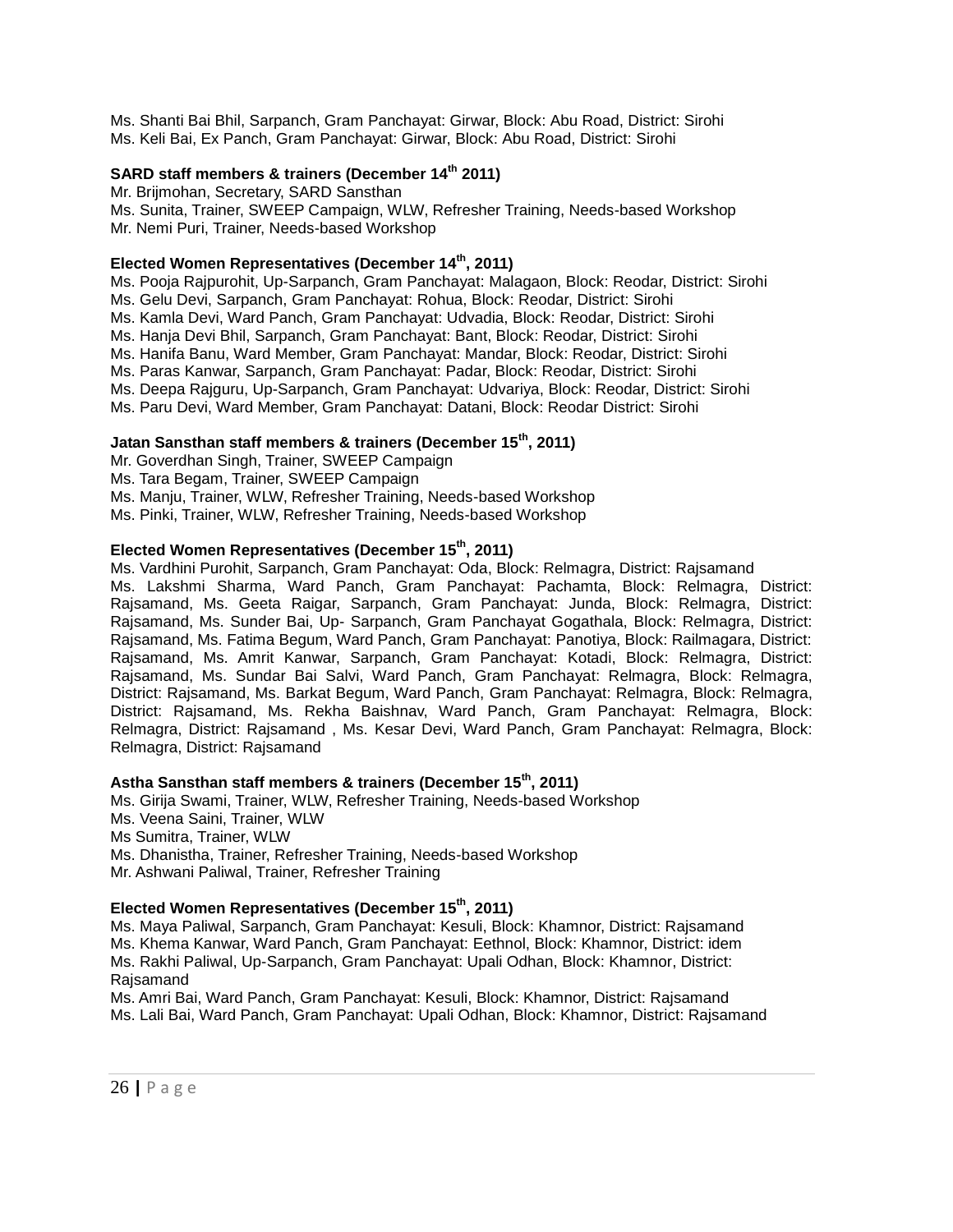# **ANNEX 4: ACRONYMS**

| BC             | <b>Backward Castes</b>                                          |
|----------------|-----------------------------------------------------------------|
| <b>BPL</b>     | <b>Below Poverty Line</b>                                       |
| <b>CEDAW</b>   | Convention on Elimination of Discrimination Against Women       |
| CBO            | <b>Community Based Organisation</b>                             |
| CSO            | Civil Society Organization                                      |
| <b>EWR</b>     | <b>Elected Women Representative</b>                             |
| <b>FUW</b>     | Follow-up Workshop                                              |
| <b>GP</b>      | Gram Panchayat                                                  |
| M&E            | Monitoring and Evaluation                                       |
| <b>MDG</b>     | Millennium Development Goals                                    |
| <b>MGNREGA</b> | Mahatma Gandhi National Rural Employment Guarantee Act          |
| MoU            | Memorandum of Understanding                                     |
| <b>NBW</b>     | Needs-based Workshop                                            |
| <b>NGO</b>     | Non Governmental Organisation                                   |
| <b>OBC</b>     | <b>Other Backward Caste</b>                                     |
| <b>PEVAC</b>   | Pre-Election Voter Awareness Campaign                           |
| PRI            | Panchayati Raj Institution                                      |
| <b>RTI</b>     | Right to Information                                            |
| <b>SARD</b>    | Society for All Round Development                               |
| <b>SHG</b>     | Self Help Group                                                 |
| <b>SC</b>      | <b>Scheduled Caste</b>                                          |
| <b>ST</b>      | <b>Scheduled Tribe</b>                                          |
| <b>SWEEP</b>   | Strengthening Women's Empowerment through the Electoral Process |
| <b>THP</b>     | The Hunger Project                                              |
| ToT            | <b>Training of Trainers</b>                                     |
| <b>UNDEF</b>   | United Nations Democracy Fund                                   |
| <b>WLW</b>     | Women's Leadership Workshop                                     |
|                |                                                                 |